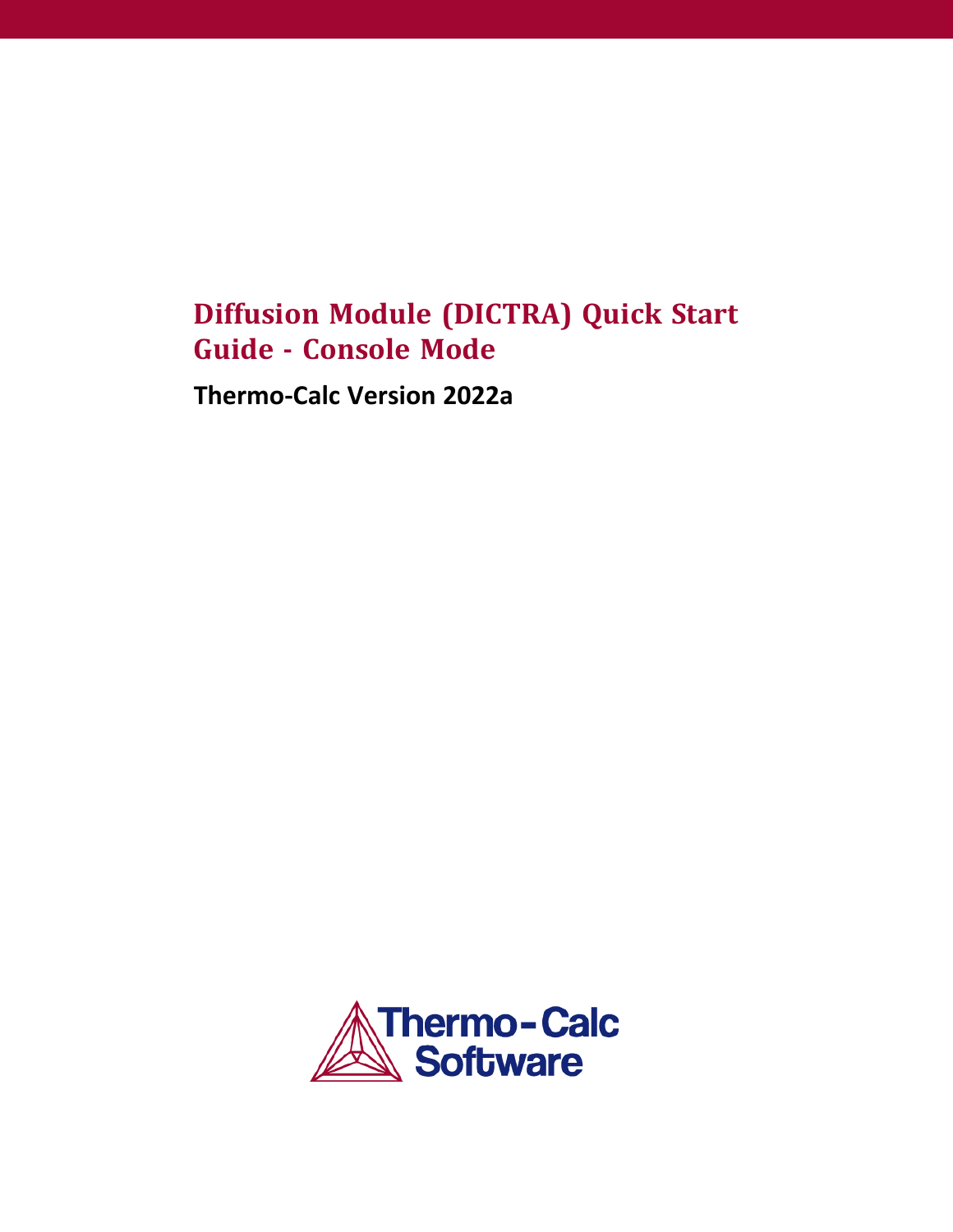Copyright 2022 Thermo-Calc Software AB. All rights reserved.

Information in this document is subject to change without notice. The software or database described in this document is furnished under a license agreement or nondisclosure agreement. The software or database may be used or copied only in accordance with the terms of those agreements. You can read more on our [website](https://thermocalc.com/terms-and-conditions-for-the-purchase/).

Thermo-Calc Software AB Råsundavägen 18, SE-169 67 Solna, Sweden +46 8 545 959 30 www.thermocalc.com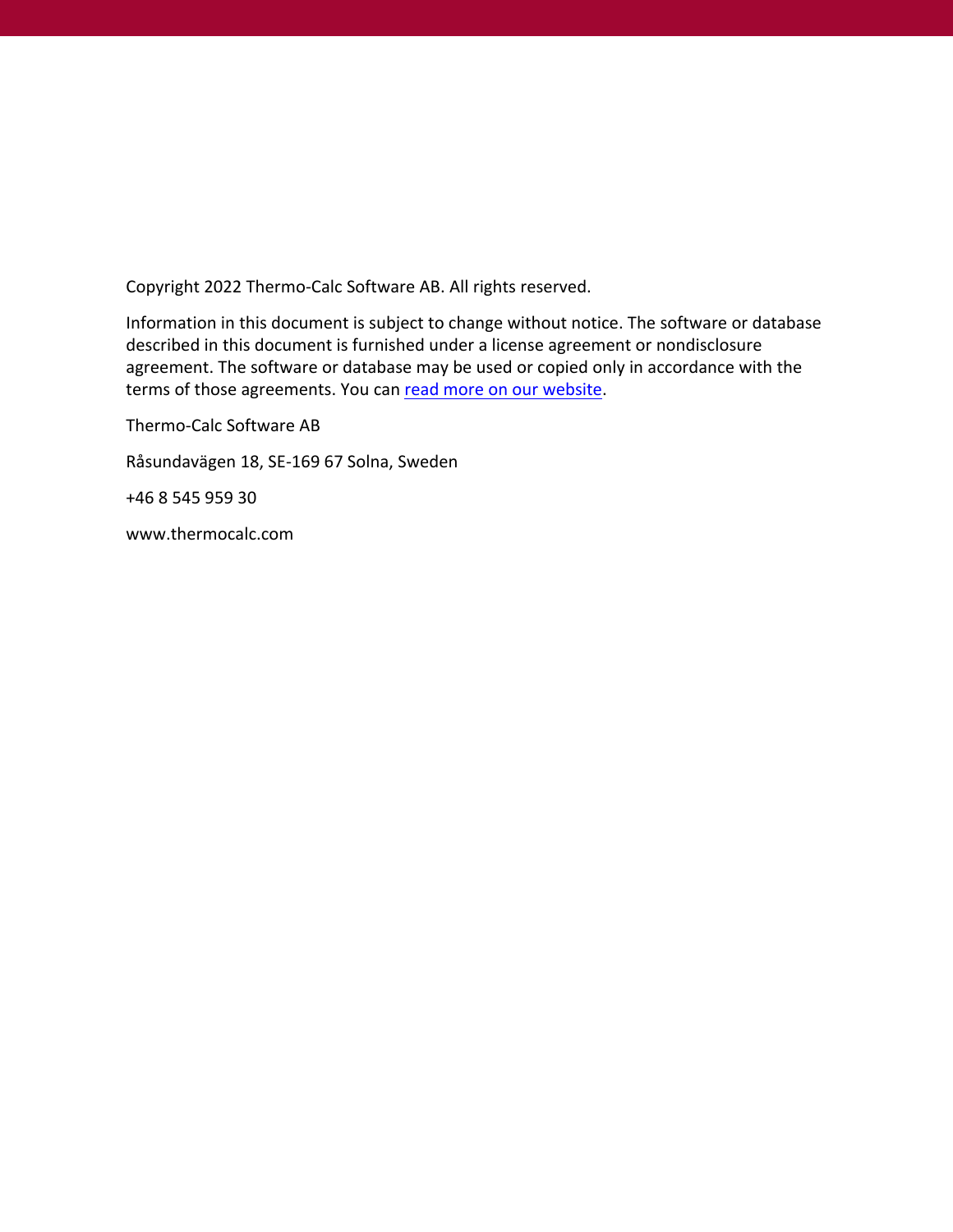# **Introduction to the Diffusion Module (DICTRA)**

The Diffusion Module (DICTRA) is an Add-on Module to the Thermo-Calc software package. It is used for simulation of diffusion controlled transformations in multicomponent systems. The simulations are both time- and space-dependent.

The Diffusion Module (DICTRA) is suitable for solving diffusion problems that include a moving boundary (so-called *Stefan problems*). The multicomponent diffusion equations in the various regions of a material are solved under the assumption that thermodynamic equilibrium holds locally at all phase interfaces. The concentration fields only vary along one spatial coordinate, but the geometry may be either planar, cylindrical or spherical.

### **In this section:**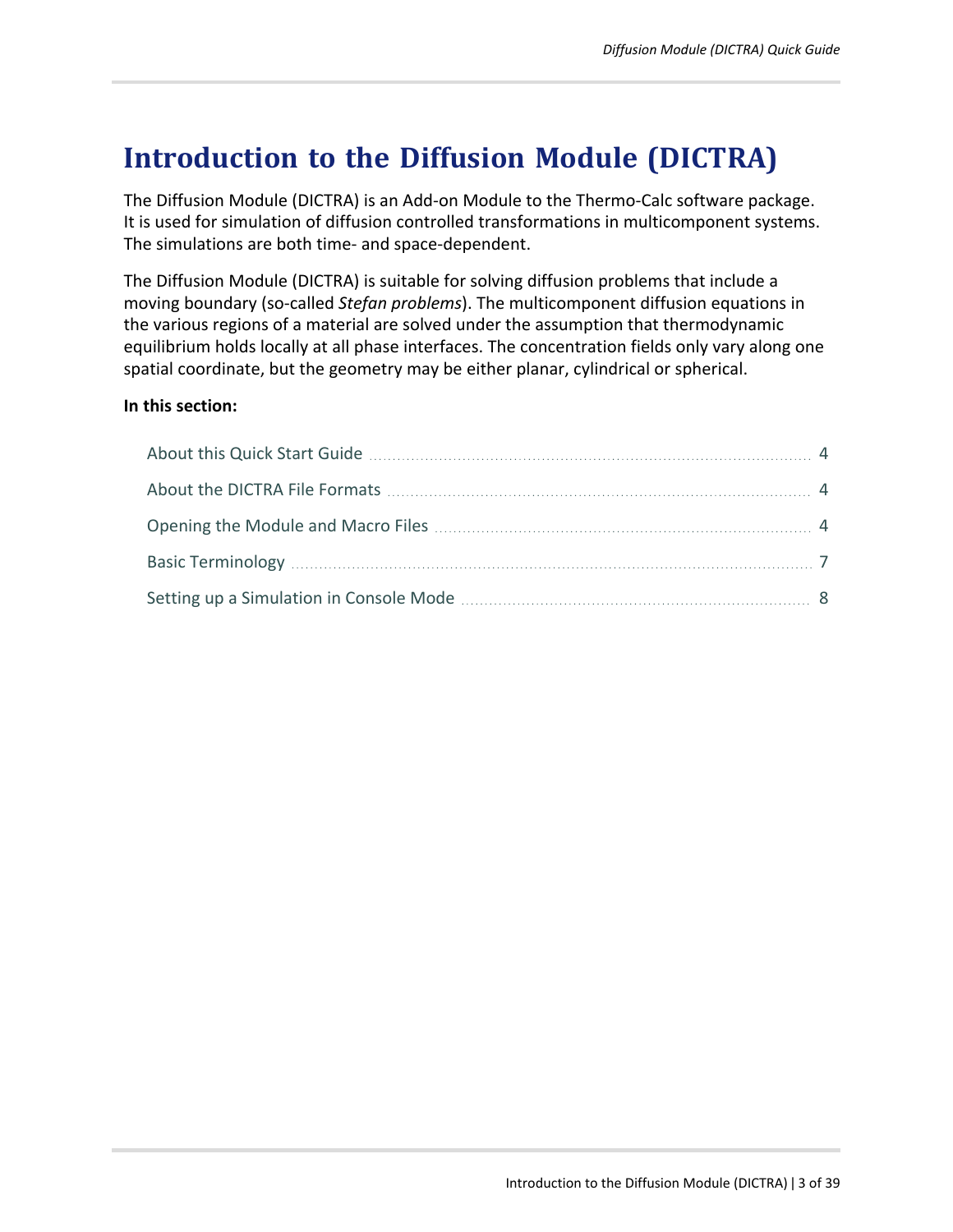# <span id="page-3-0"></span>**About this Quick Start Guide**

The following introduces you to the basic concepts, steps and theory to start using the Diffusion Module (DICTRA). An understanding of this information is necessary to ensure accurate calculations.



 $\bullet$ 

More details about the use of DICTRA can be found in Andersson et. al (2002)<sup>1.</sup> and Borgenstam et al.  $(2000)^2$ .

If you are not familiar with Graphical Mode, it is recommended you review the available documentation and training material.

# <span id="page-3-1"></span>**About the DICTRA File Formats**

The Diffusion Module (DICTRA) in Console Mode uses different file formats: *log*, *macro* and *workspace* files.

### **Log Files**

Log files (\*.TCM) are plain text files and are just macro files used to save a sequence of commands. These files can be edited in a text editor.

### **Macro Files**

Macro files (\*.DCM) are plain text files used to save a sequence of commands that can be loaded and executed. Macro files can be edited in a text editor. When creating a command sequence, you add comments to the file by starting a line with  $\omega\omega$ .

### **Workspace Files**

Workspaces files for the Diffusion Module (DICTRA) have the file extension \*.DIC, which allow you to save all the data in your current workspace. A workspace contains all the data, specified settings and the result of any calculations performed. The saved data includes original and modified thermodynamic data, the last set of conditions and options, and the results of any simulations.

# <span id="page-3-2"></span>**Opening the Module and Macro Files**

<sup>1.</sup> Andersson, J.-O., Helander, T., Höglund, L., Shi, P., and Sundman, B., *Calphad*, 26 (2), pp. 273–312.

<sup>2.</sup> Borgenstam, Al, Höglund, L., Ågren, J. and Engström, A., *J. Ph. Equilib.*, 21 (3), pp. 269–280.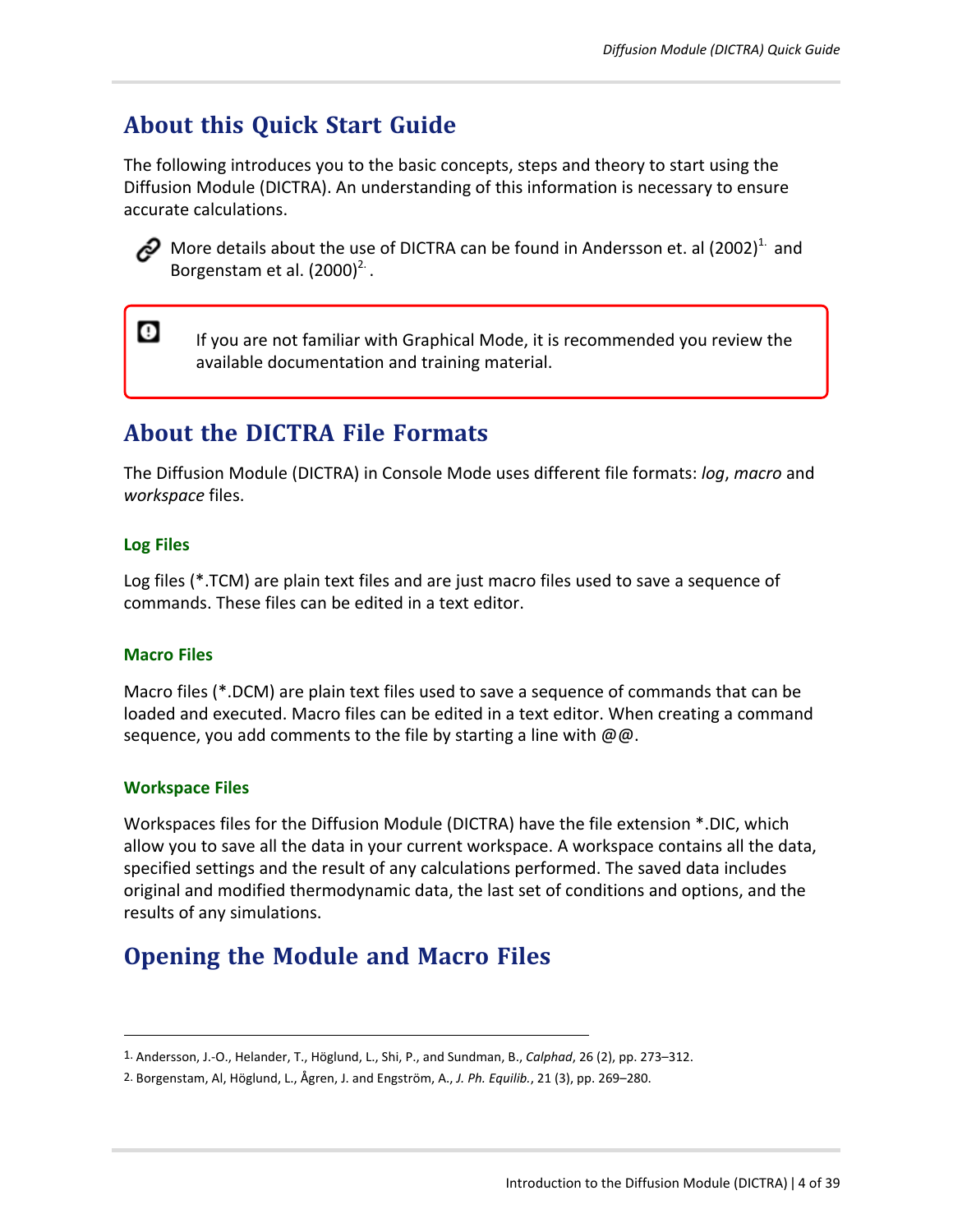You can go to into the Console Mode to explore the command options, or continue with this quick start guide, which uses macro files to demonstrate how to use the software.

#### **How to Open the DICTRA Module in Thermo-Calc**

1. Open Thermo-Calc in Console Mode.



By default, Thermo-Calc opens in the most recently used state. If it opens in Graphical Mode, on the toolbar, click **Switch to Console Mode**.

2. In the SYS module, type GOTO\_MODULE DICTRA. For a list of all the available commands in the current module, at the prompt type a question mark (?) and press  $\leq$  Enter>. For a description of a specific command, type  $H$ elp followed by the name of the command.



#### **How to Open the Beginner Guide Examples**



For the Console Mode examples included with your installation, you can open the .DCM files from the main menu. You can also open any macro file with a command or by dragging it into the Console window.

#### **How to Open a Macro File from the Examples Folder**

To open a specific macro file from the Examples folders included with your installation: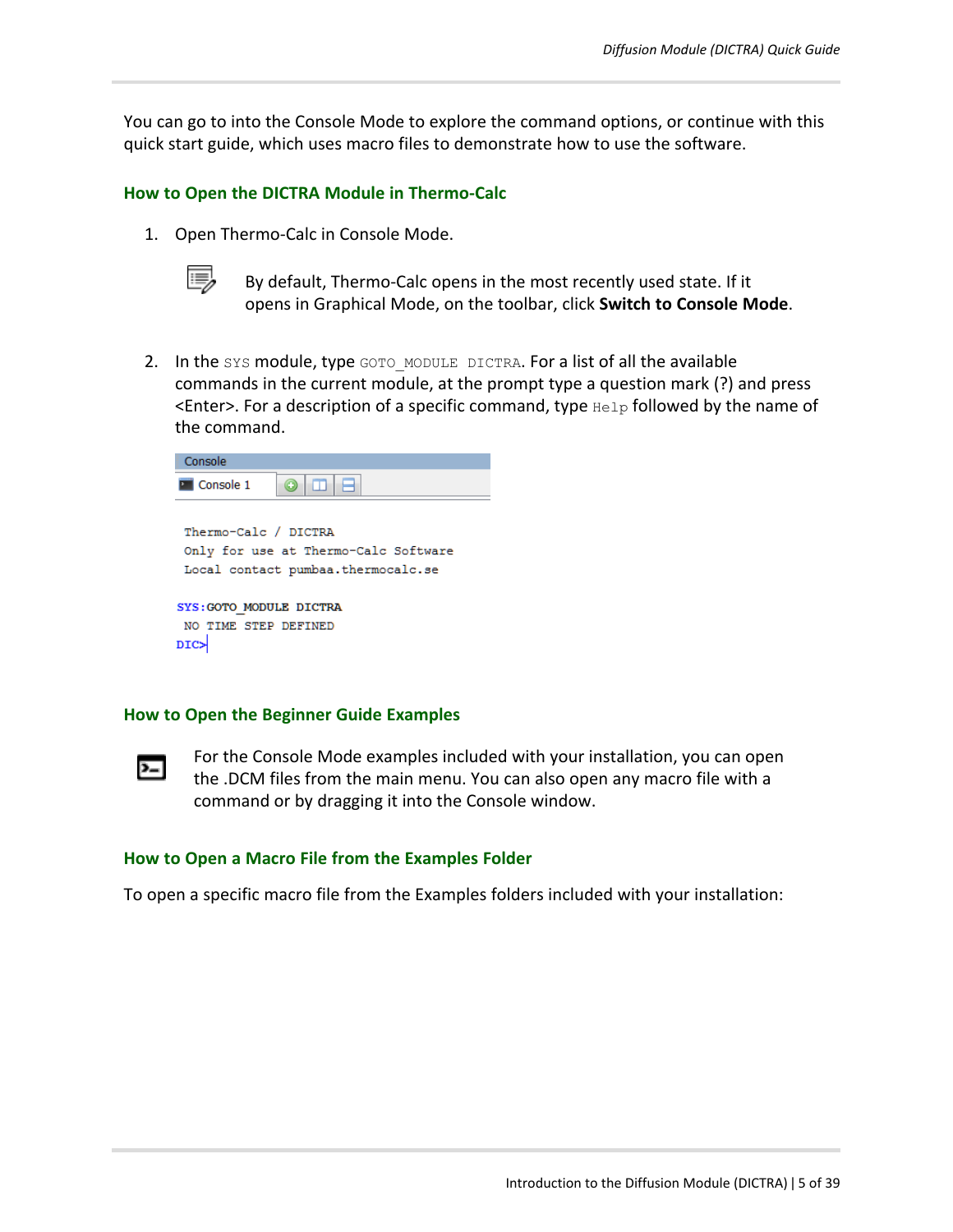- 1. Open Thermo-Calc.
- 2. Confirm you are in Console Mode. If not, click the **Switch to Console Mode** button.
- 3. From the main menu, select **File →** or **Help → Examples Files**. The Console Mode folder opens (these are the Thermo-Calc macro files).
- 4. Double-click the **Diffusion Module - DICTRA** folder and navigate to an example folder.
	- Į₫

The three Quick Start example macros and the PDF guide are in the first folder called **Beginner Guide**.

#### **How to Use a Command in Console Mode**

At the SYS prompt, type MACRO\_FILE\_OPEN and press <Enter>. In the file dialogue window that opens, locate and select the macro file on your computer.

#### **Drag and Drop a Macro File into Console Mode**

For example, navigate to the **Beginner Guide** folder and then drag the file from its location into Thermo-Calc Console window.



The macro automatically runs after you drop it into the Console window.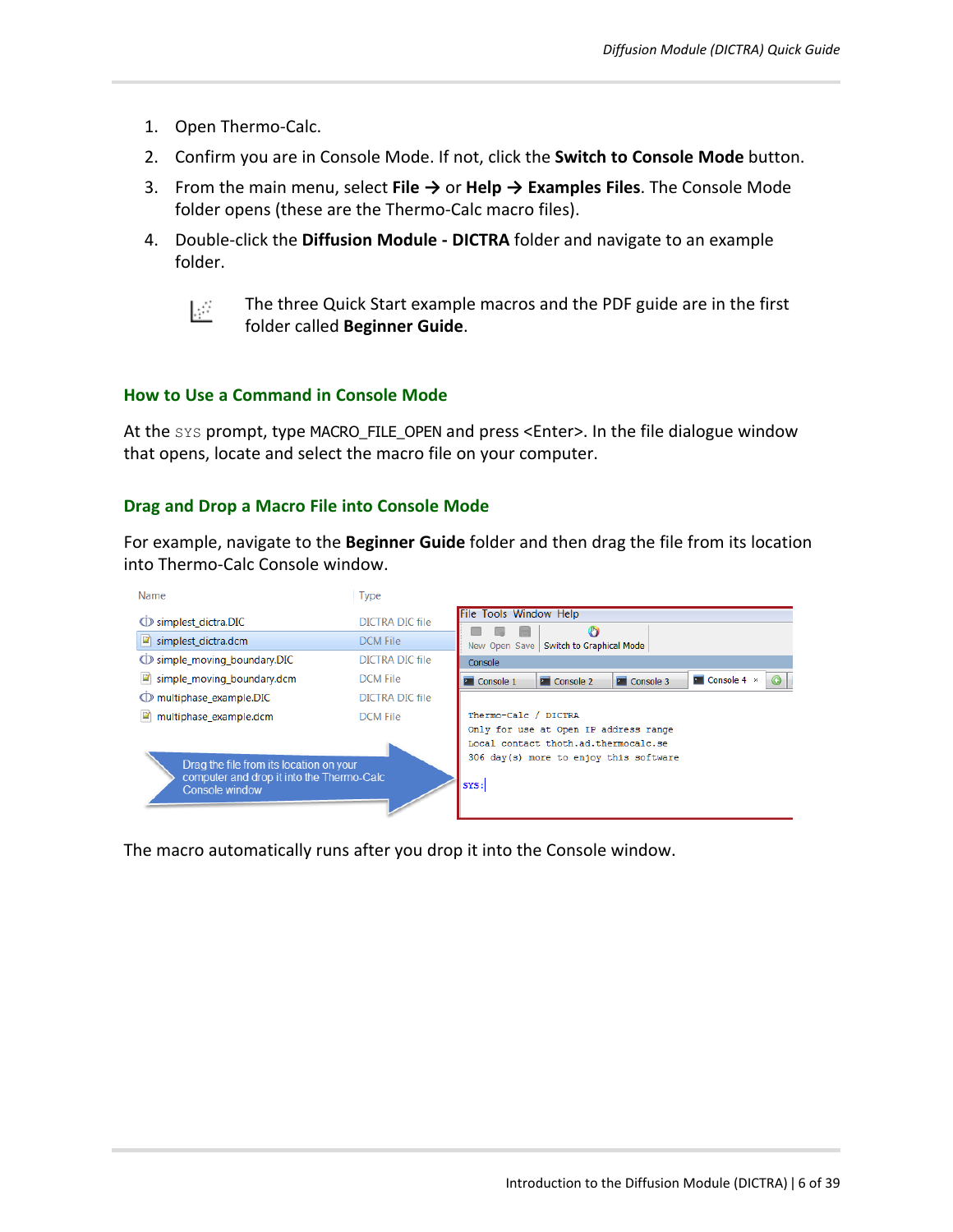

# <span id="page-6-0"></span>**Basic Terminology**

The following definitions are useful to help you understand the examples and commands in this guide. For more detailed information search or browse the online help (**Help →Online Help**).

### **Cells and Regions in a System**

A system normally consists of one *cell*. This cell contains one or several *regions* in which the diffusion problem is to be solved. A system of diffusion equations is solved for each region. The size of the system is the sum of sizes of all the regions in all the system's cells.

### **Regions and Grids**

A *region* contains one or more phases. If a region contains several phases one of those must be entered as a *matrix phase* whereas the others are entered as *spheroid*.

A region must also contain a number of *grid points*. The composition is only known at these grid points and the software assumes that the composition varies linearly between them. The amount and composition of all the phases present at a single grid point in a certain region are those given by thermodynamic equilibrium keeping the over-all composition at the grid point fixed.

These grid types are used in diffusion simulations: linear, geometric, and double geometric. When you are setting up the simulation, in either Console Mode or Graphical Mode, a region must have a grid defined.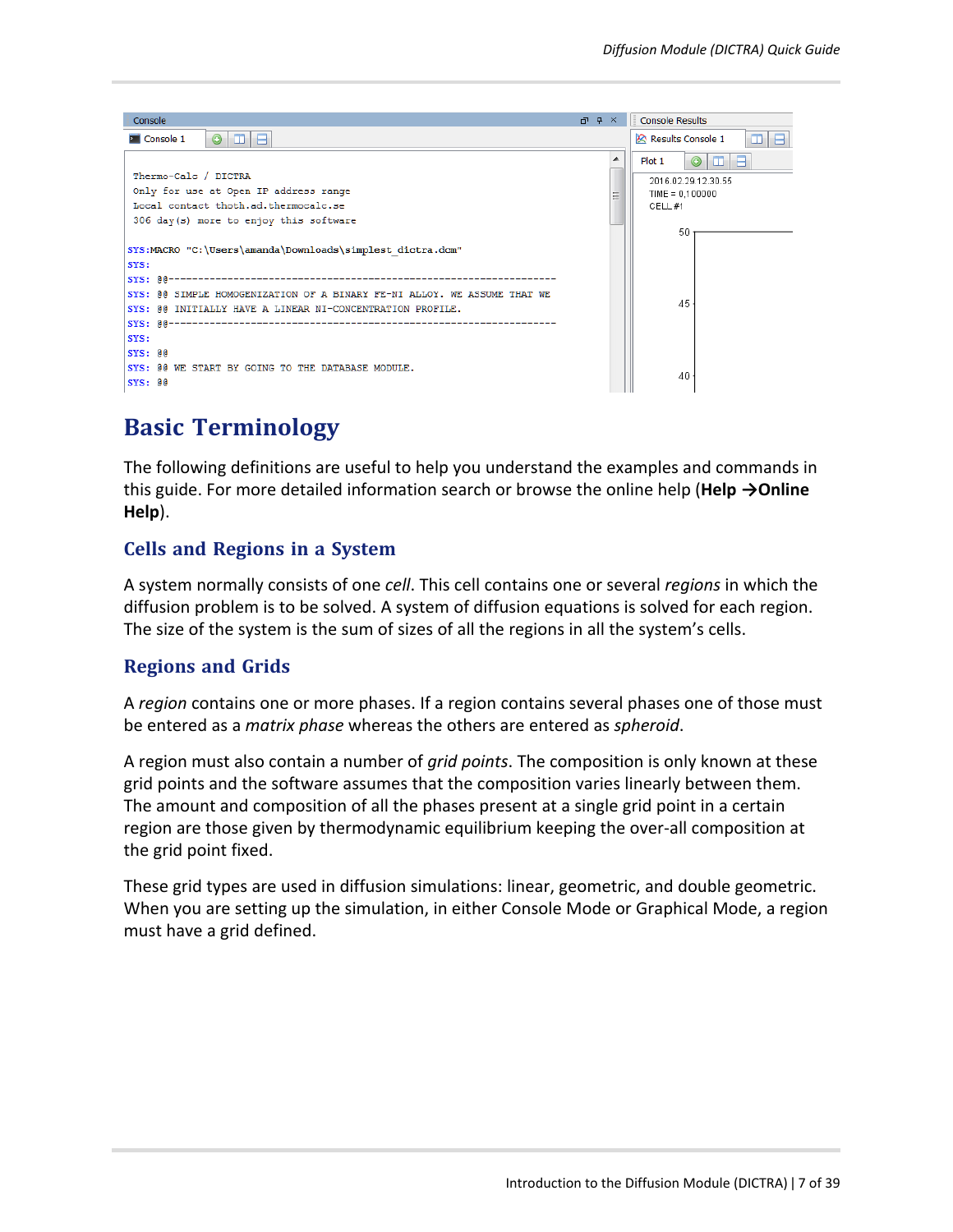

### **Phases**

Each region contains one or more *phases*. A phase can be of the *matrix*, *spheroid* or *lamellar* type. A phase can be introduced with the status *active* (the default) or *inactive*.

### **Composition**

Two types of composition variables are used within the program: site-fractions and ufractions, although you can also use weight fraction or mole fraction, for example.

The *site-fractions* are used to set up the problem and interface with POLY-3 (in Console Mode).

The *u-fractions* are used in the diffusion equations.

### **Geometry and Coordinates**

The Diffusion Module (DICTRA) can only handle diffusion problems where composition vary along one spatial coordinate. The geometry of your system can be *planar*, *cylindrical* or *spherical*.

### *Planar Geometry*

This geometry corresponds to an infinitely wide plate of a certain thickness. If the system has a planar geometry then the lower boundary (the zero coordinate) is at the left side of the system. The upper boundary (the coordinate with the highest value) is at the right side of the system.

### **Boundary Conditions**

Boundary conditions are conditions that define how matter behaves at the boundaries of your system. By default, matter is not allowed to cross the system boundaries.

<span id="page-7-0"></span>You can change the setting for both the lower boundary (left side/centre) and the upper boundary (right side/surface) of the system.

## **Setting up a Simulation in Console Mode**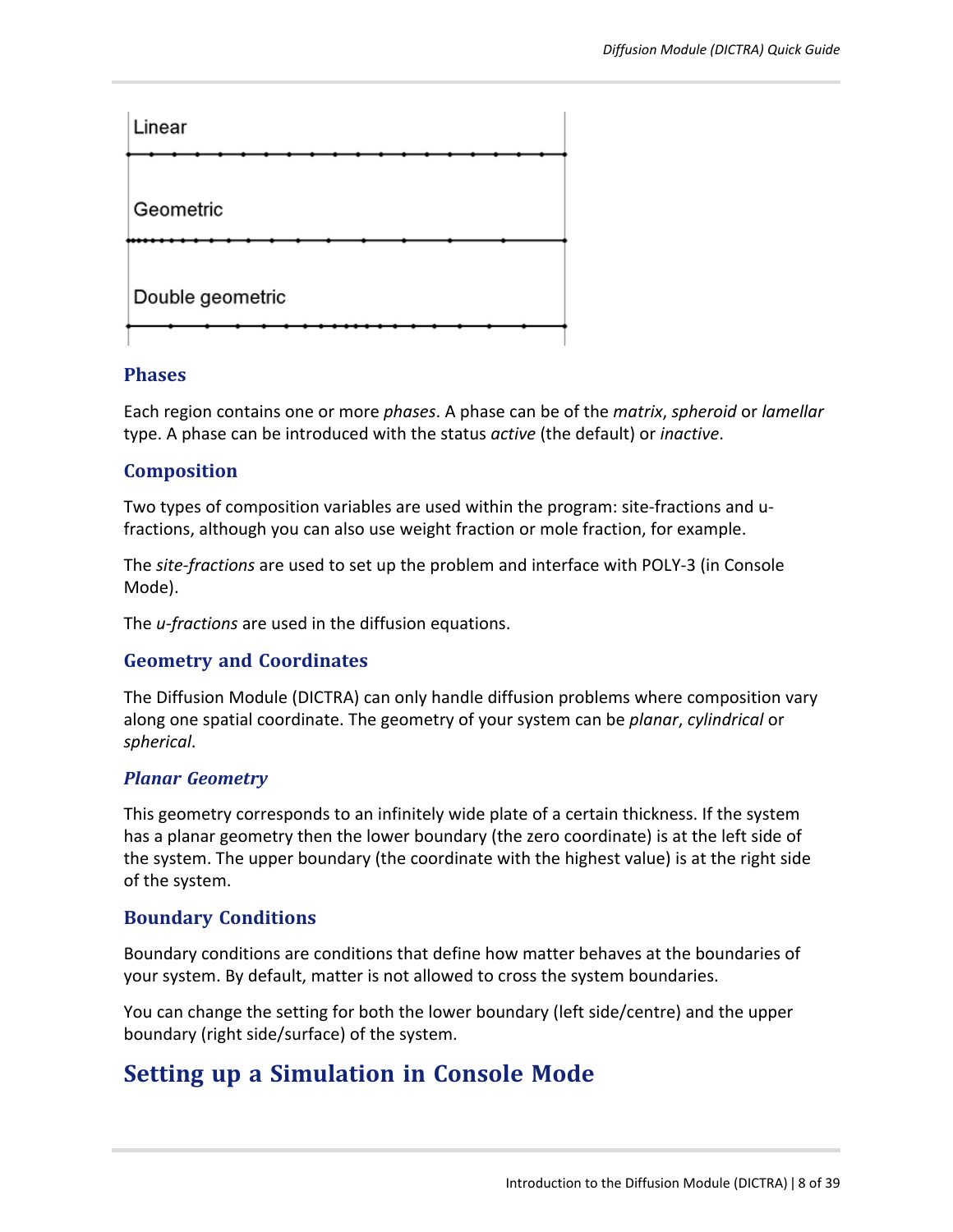Although there are several commands to learn to correctly set up a DICTRA module simulation, the sequence in which to proceed is basically the same:

- 1. Define and read **thermodynamic** and **kinetic** data.
- 2. Set **global conditions** (i.e. temperature, *T*, and pressure, *P*).
- 3. Enter **region(s)**.
- 4. Enter **grid(s)** in region(s).
- 5. Enter **phase(s)** in region(s).
- 6. Enter **composition(s)** of phase(s).
- 7. Set **geometry** (optional by default, the geometry is planar).
- 8. Set **boundary conditions** (optional by default, the boundaries are closed).
- 9. Set the simulation **time**.
- 10. **Run** the simulation.

For definitions of the above, see "Basic [Terminology"](#page-6-0) on page  $7$ .

The following sections describe each step in more detail for these simulation types:

- "About the Single Phase [Simulation"](#page-10-0) on page 11
- "About the Moving Phase Boundary [Simulation"](#page-21-0) on page 22
- "About the Multiphase [Simulation"](#page-30-0) on page 31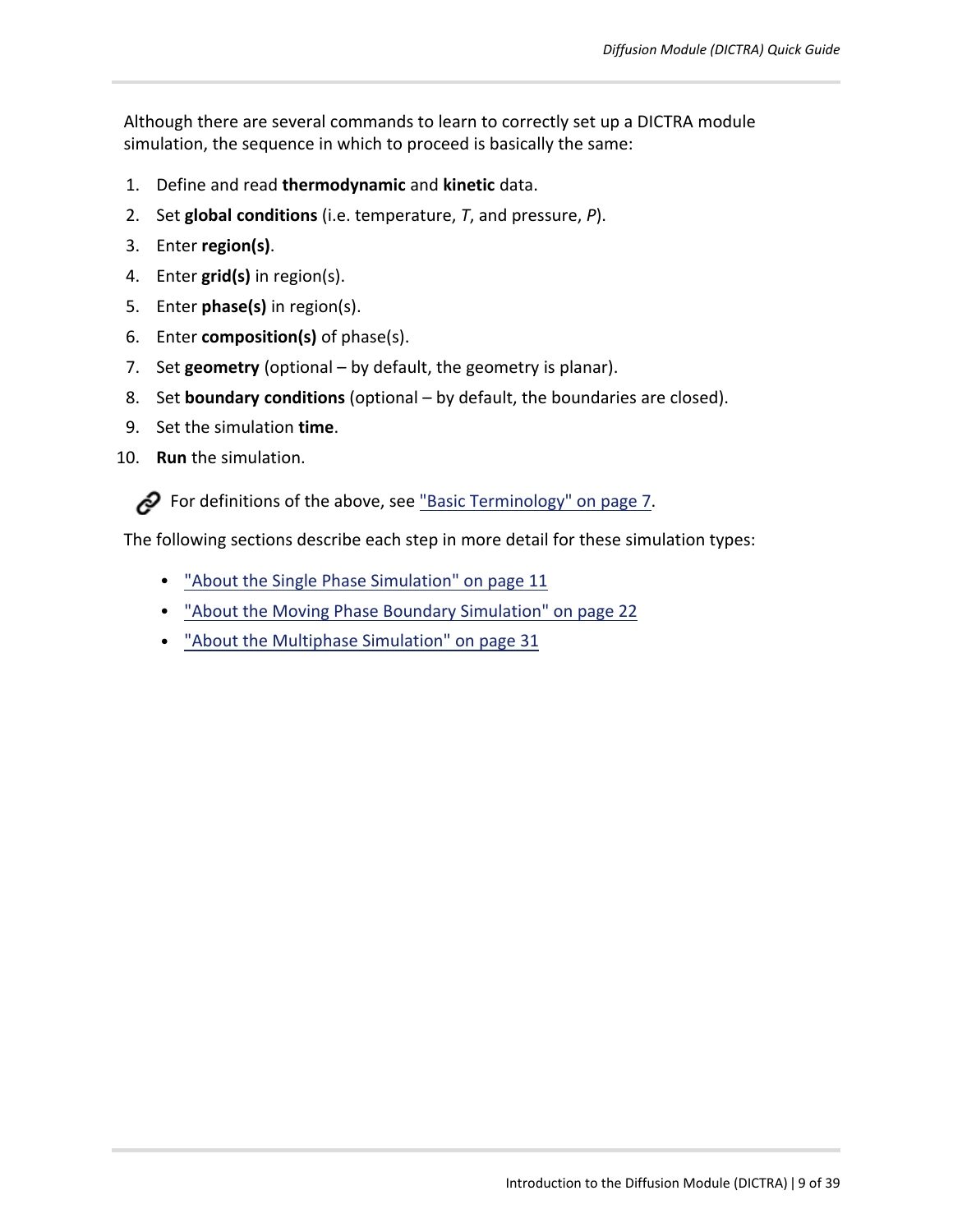# **Single Phase Simulations**

### **In this section:**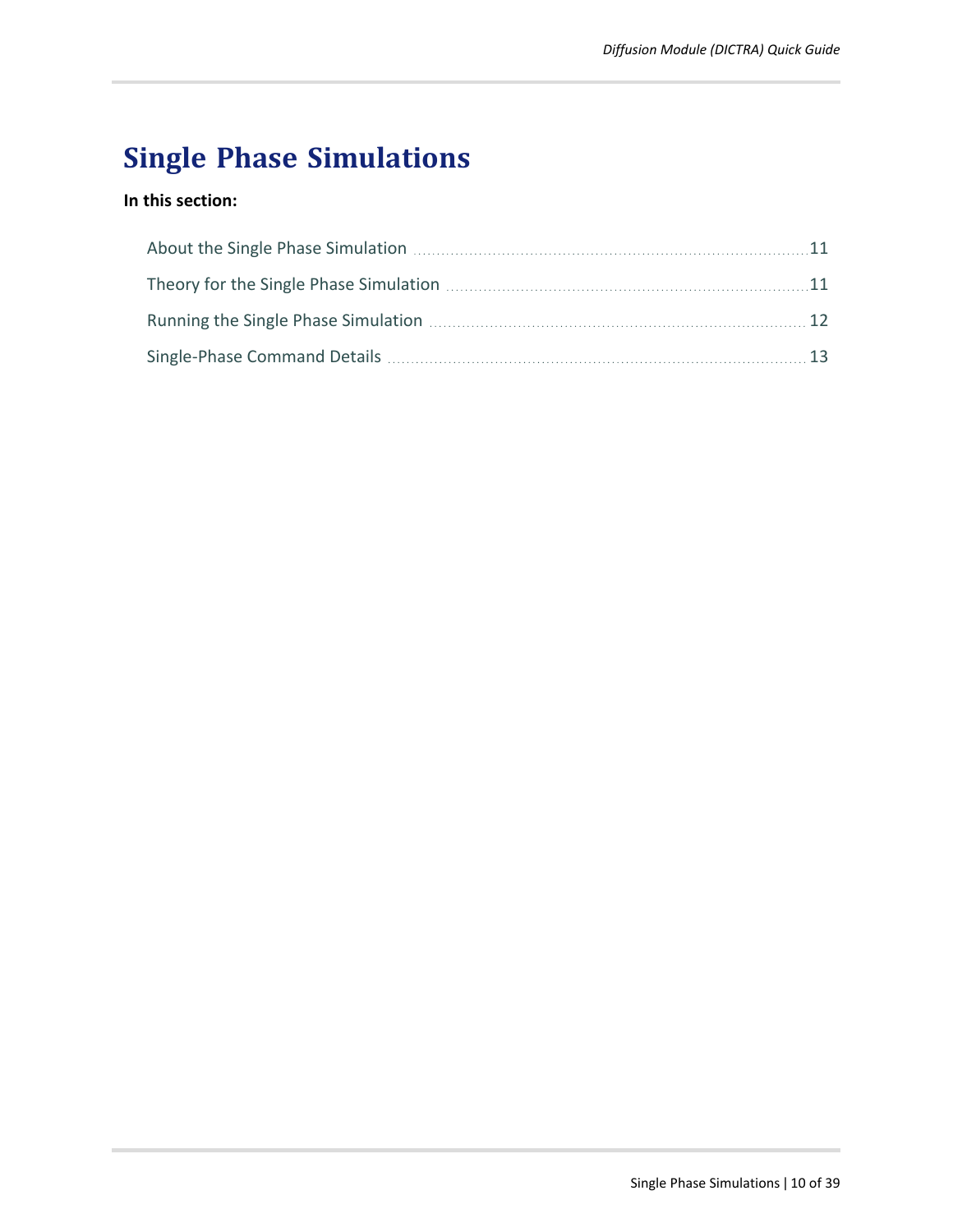# <span id="page-10-0"></span>**About the Single Phase Simulation**

In a 100 μm wide planar domain, the single phase example simulates the diffusion of Fe and Ni at a temperature of 1400 K. At this temperature the material is fully austenitic, i.e. the only phase present is the so-called fcc (face centered cubic) phase (in Thermo-Calc the name of this phase is FCC\_A1). Initially, there is a linear variation in Ni going from 10 mass-% on the left-hand side to 50 mass-% on the right-hand side.

The simulation time is slightly different between the modes. For Console Mode it is 10<sup>5</sup> s and for Graphical Mode it is 30 hours.

By default the boundaries are closed. The plot generated shows the initial and final Ni profile.



*Schematic view of the initial state of Single Phase Diffusion example. The width of the domain is* 100 µm and there is a linear gradient in composition going from 10 to 50 mass-% Ni. There is a *single region named Austenite that consists of an fcc phase.*

# <span id="page-10-1"></span>**Theory for the Single Phase Simulation**

The flux of a component  $k$  in the z-direction in an isobarothermal system is in general given by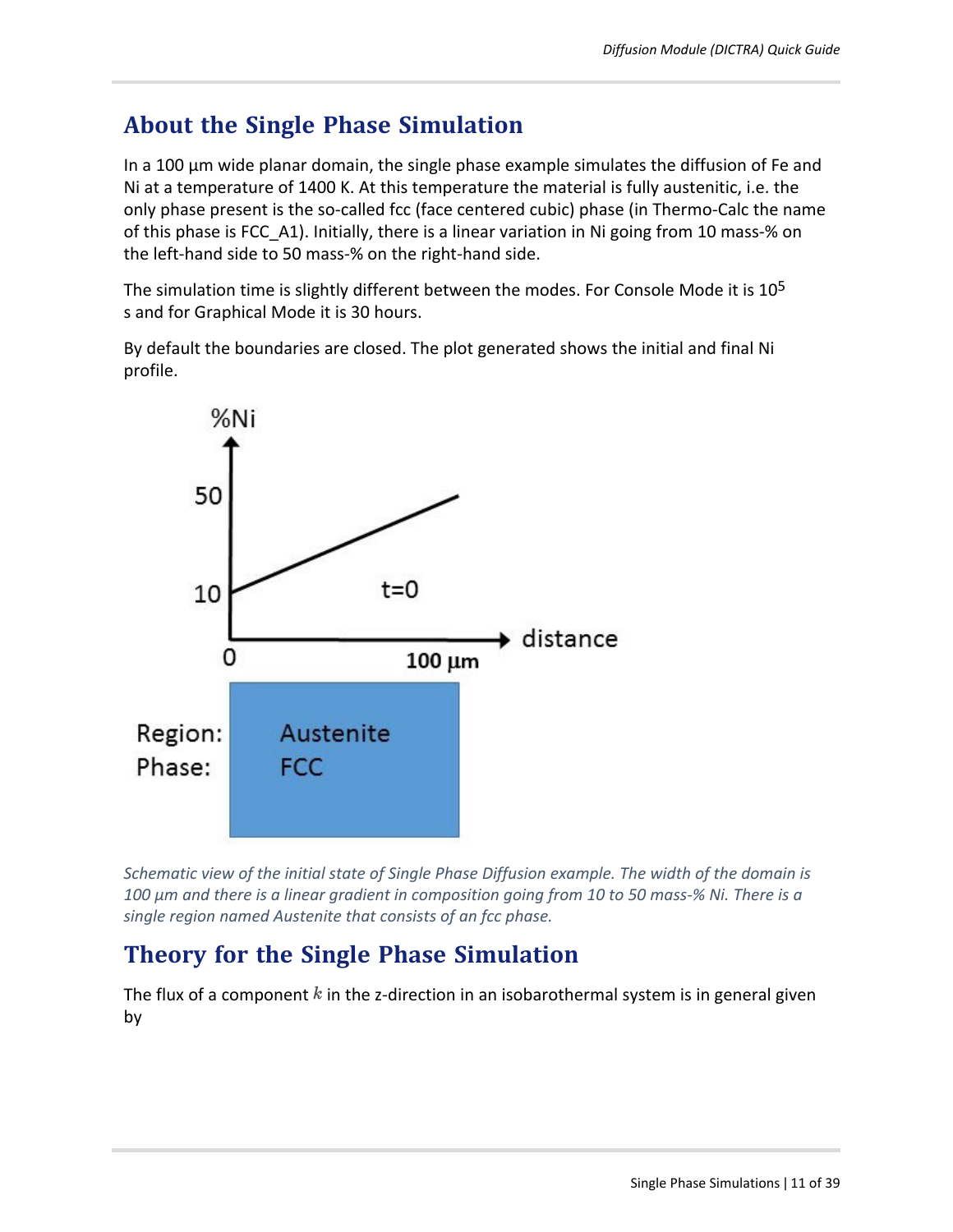$$
J_k = \sum_{i=1}^n L_{ki} \frac{\partial \mu_i}{\partial z}
$$

where  $L_{ki}$  is a matrix of kinetic coefficients and  $\mu_i$  is the chemical potential of component *i*. The correlation effects, i.e. the coupling of the flux of *k* component to the chemical potential gradients of the other elements, are normally neglected

$$
(L_{ki}=0,k\neq i)
$$

and thus

$$
J_k=L_{kk}\tfrac{\partial \mu_k}{\partial z}=M_kc_k\tfrac{\partial \mu_k}{\partial z}
$$

where  $c_k$  is the concentration and  $M_k$  the mobility of component  $k$ .

The equation for the flux is combined with the equation of continuity, which takes the following form in a planar domain,

$$
\tfrac{\partial c_k}{\partial t} = \tfrac{\partial}{\partial z}(-J_k)
$$

which relates the local evolution of the concentration of  $k$  to the divergence of the flux.

The expression for the flux can be expanded in terms of concentration gradients

$$
J_k=-\sum_{i=1}^n M_k c_k \tfrac{\partial \mu_k}{\partial c_j} \tfrac{\partial c_j}{\partial z}=-\sum_{i=1}^n D_{kj} \tfrac{\partial c_j}{\partial z}
$$

where the diffusion coefficient of component  $k$  with respect to the concentration gradient of component j has been introduced.

$$
D_{kj}=M_kc_k\tfrac{\partial \mu_k}{\partial c_j}
$$



The flux expressions above are given in the so-called lattice-fixed frame of reference. In practical calculations it is more common to use a volume-fixed frame of reference. For a discussion of these concepts, see Andersson and Ågren (1992) $^1$  .

# <span id="page-11-0"></span>**Running the Single Phase Simulation**

<sup>1.</sup> Andersson, Jan-Olof, and John Ågren. 1992. "Models for Numerical Treatment of Multicomponent Diffusion in Simple Phases." Journal of Applied Physics 72 (4): 1350–55.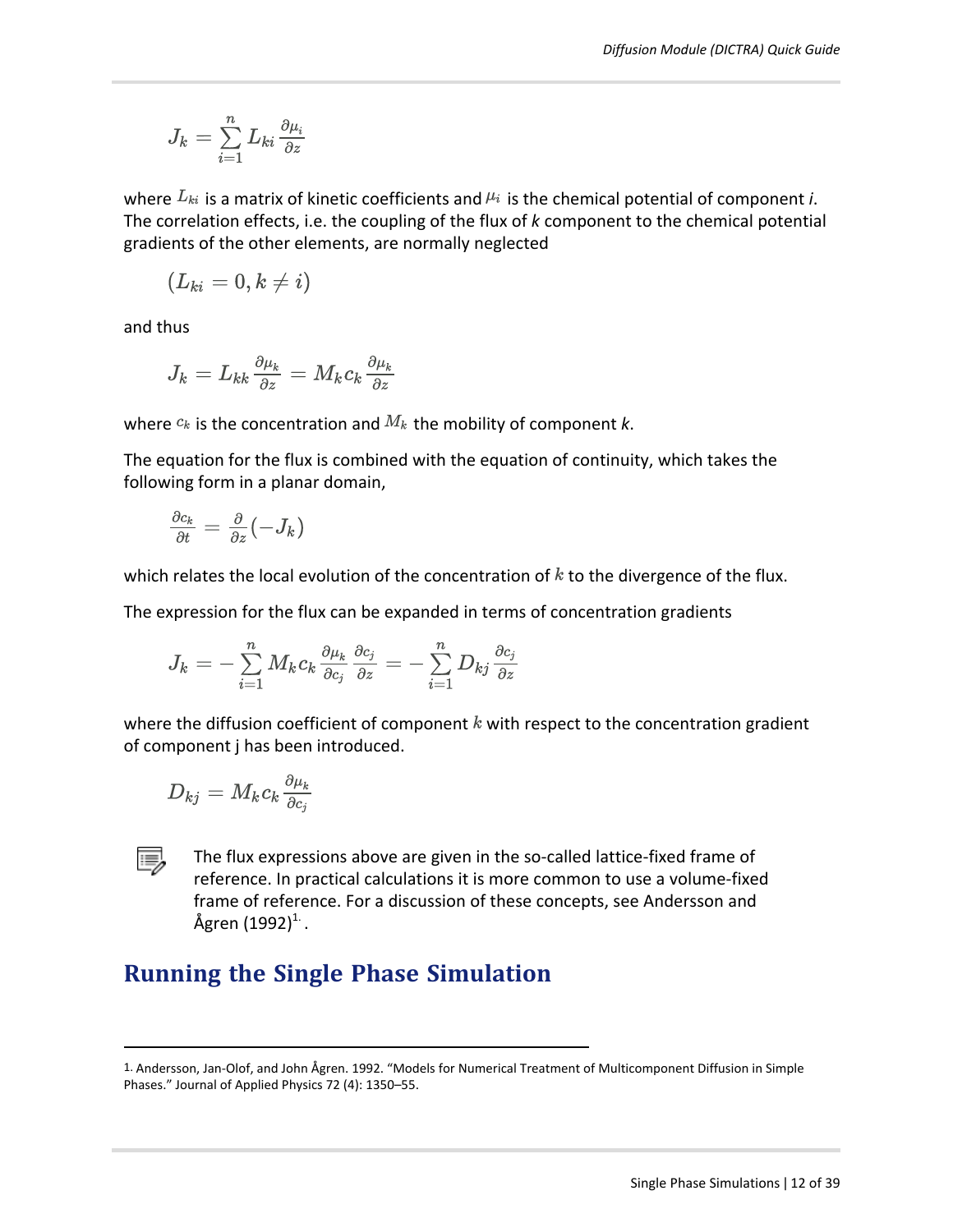For the single phase simulation, you use an example macro file called simplest dictra.dcm. Open this file in in Console Mode as described in "Opening [the Module](#page-3-2) and Macro Files" on [page 4](#page-3-2).

The simulation should automatically be set up, executed and finished within a matter of seconds. Results are plotted in the **Console Results** plot window.



*Output from the Single Phase example showing the initial and final Ni profile.*

<span id="page-12-0"></span>For the rest of the exercise, you will learn how to build this example step-by-step.

# **Single-Phase Command Details**

To examine the commands in the macro file, you can either open the file simplest\_ dictra.dcm in a text editor or scroll to the top of the **Console** window.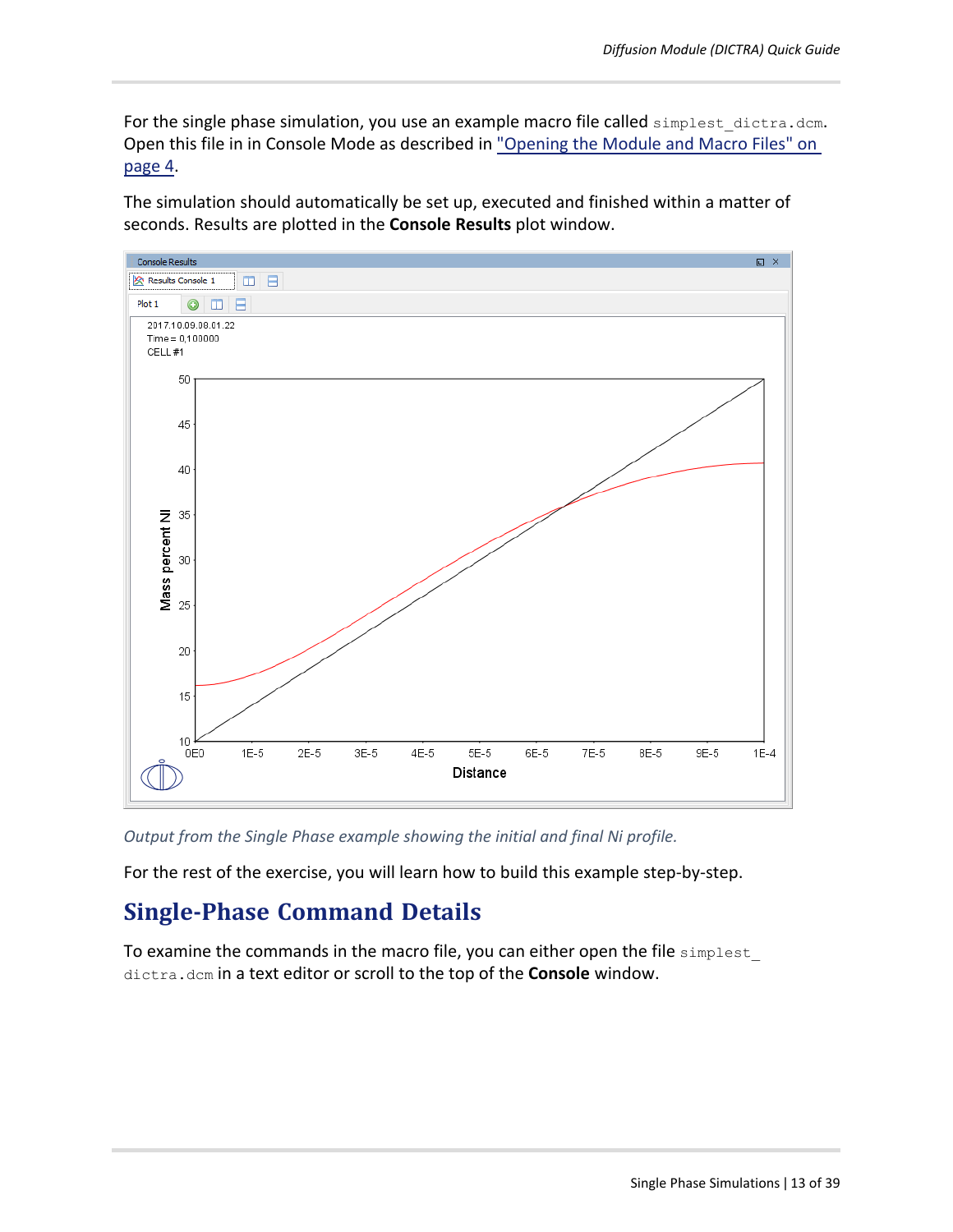Simplest\_dictra.dcm **X** | simple\_moving\_boundary.dcm **X** | multiphase\_example.dcm **X**  $\mathbf{1}$ 00------------ $2^{\circ}$ 3 @@ SIMPLE HOMOGENIZATION OF A BINARY FE-NI ALLOY. WE ASSUME THAT WE 4 @@ INITIALLY HAVE A LINEAR NI-CONCENTRATION PROFILE. 6  $7<sup>1</sup>$ ദേ 8 @@ WE START BY GOING TO THE DATABASE MODULE. 9 GG 10 goto module 11 database retrieval  $12<sup>°</sup>$ 13 00 14 @@ USE THE FEDEMO DATABASE FOR THERMODYNAMIC DATA 15 @@ 16 switch database 17 fedemo  $18$ 19 @@ 20 @@ DEFINE WHAT SYSTEM WE WANT TO WORK WITH 21 00 22 define system 23 fe ni



In the following sections, the commands are discussed in the order they are executed. The first time a command appears it is listed in its general form in UPPERCASE and then using code font to detail the specific form of the example. For subsequent examples, only the new commands are detailed. All commands may be abbreviated as long as they are unambiguous.

You can also review the comments included in the example files. The first command you will use is shown in the macro file as follows: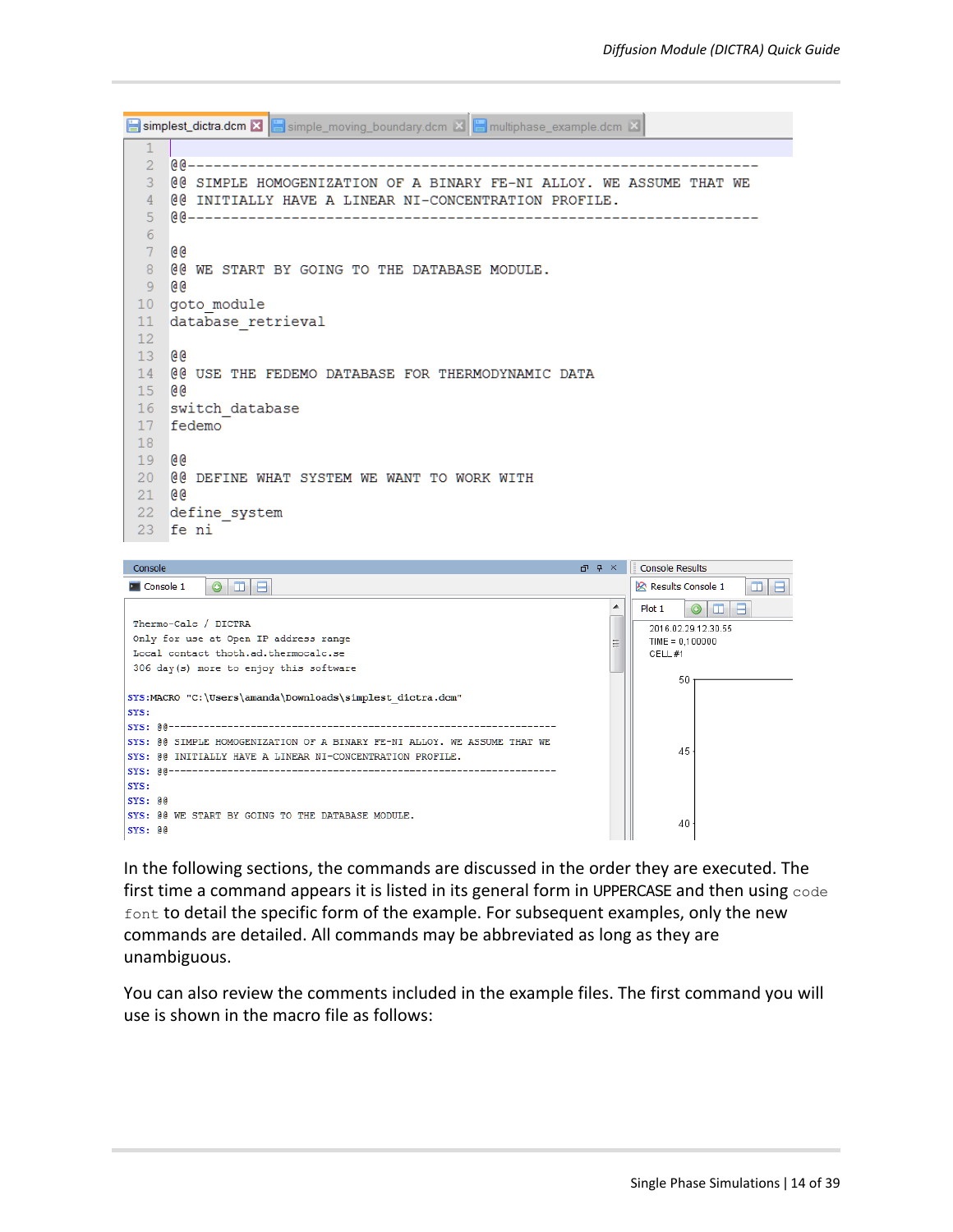In a Text Editor



| ------------ | $Isys: \theta$   |  |  |                                 |  | SYS: @@ WE START BY GOING TO THE DATABASE MODULE. |  |
|--------------|------------------|--|--|---------------------------------|--|---------------------------------------------------|--|
| Commands     | SYS: goto module |  |  |                                 |  |                                                   |  |
|              |                  |  |  | MODULE NAME: database retrieval |  |                                                   |  |

### **Single Phase - Specifying the Thermodynamic System**

Thermo-Calc Console Mode has several modules used for different purposes. In order to define the thermodynamic system the DATABASE\_RETRIEVAL module is used.

#### GOTO\_MODULE <MODULE>

goto module database retrieval

There are many databases for different purposes and material types. In this example the *fedemo* database is used. This is the thermodynamic iron demonstration database.

SWITCH\_DATABASE <DATABASE>

switch\_database fedemo

Determine what elements to use in the simulation, in this case  $F$ e and  $N\dot{\text{m}}$ .

DEFINE\_SYSTEM <LIST OF ELEMENTS>

define system fe, ni

Only the FCC\_A1 phase takes part in this simulation and therefore all phases are initially rejected (the wildcard \* means *all phases* in this context) and then, with the next command, the FCC\_A1 phase is restored.

> REJECT <ELEMENTS, SPECIES, PHASES, CONSTITUENT OR SYSTEM> <LIST OF THE RELEVANT TYPE>

reject phases \*

RESTORE <ELEMENTS, SPECIES, PHASES OR CONSTITUENTS> <LIST OF THE RELEVANT TYPE>

restore phases fcc\_a1

The thermodynamic system now consists of the elements  $F$ e and  $N$ i and the  $f$ cc a1 phase.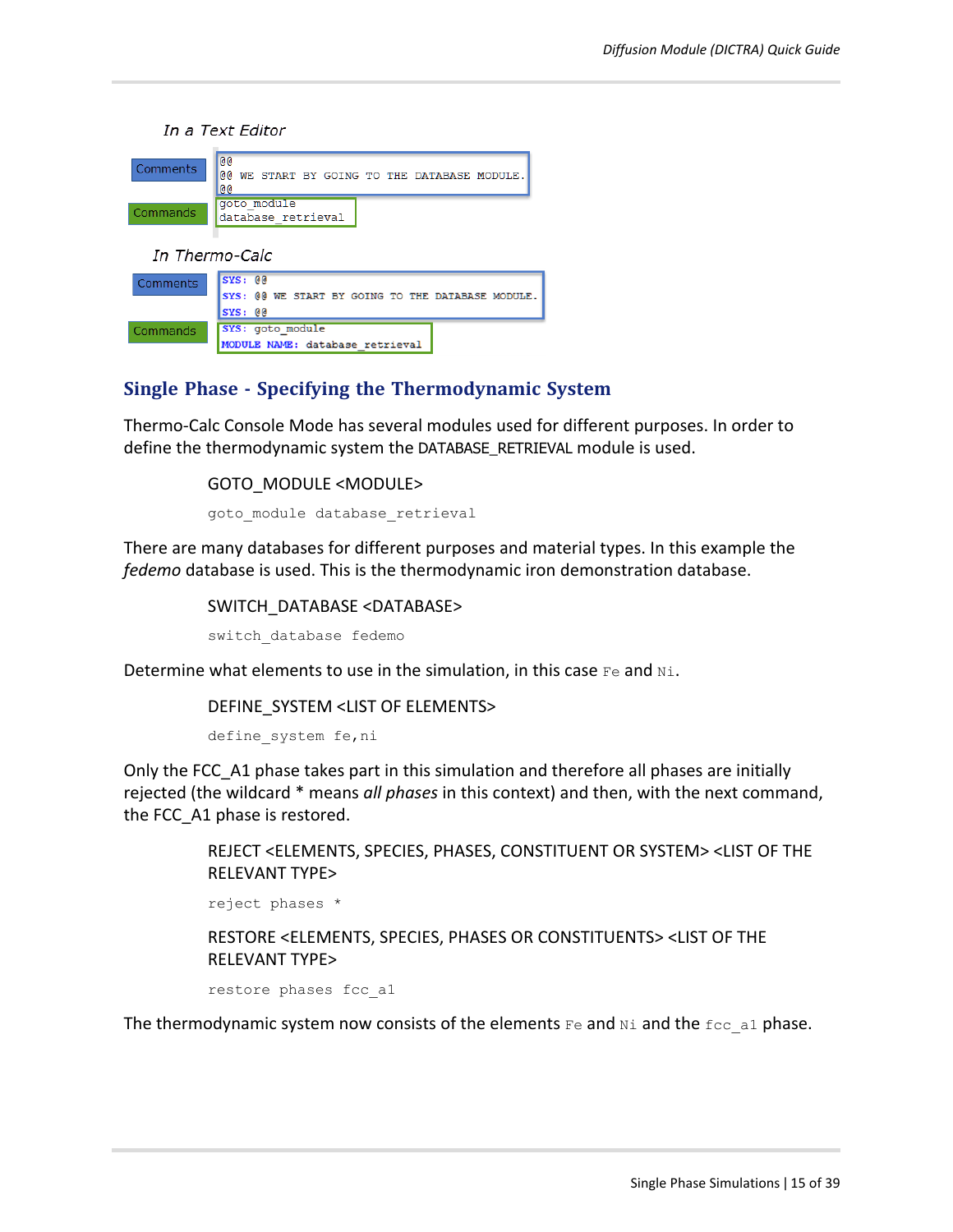To actually read the data from file into computer memory the GET\_DATA command must be executed.

## GET\_DATA get\_data

At this stage only the thermodynamic data is defined and read. The kinetic data (mobilities) are, in this case, stored in another database. This is normally the case though it is possible to have both thermodynamic and kinetic data in a single database.

To add data from a different database the APPEND\_DATABASE command is used. The kinetic data in this example is stored in the *mfedemo* database. This is the kinetic iron demonstration database.

#### APPEND\_DATABASE <DATABASE>

append\_database mfedemo

The same sequence of commands used for thermodynamic data is used to read kinetic data from this database.

```
define system fe, ni
reject phases *
restore phases fcc_a1
get_data
```
### **Setting up the Single-Phase Simulation**

The simulation set-up is performed in the DICTRA\_MONITOR module.

```
goto module
dictra_monitor
```
In this example only one *global* condition is set, temperature. The other global condition that can be set is pressure, but that is rarely done as the default value (1 atm) is set automatically and usually accepted.

SET\_CONDITION <GLOBAL OR BOUNDARY>

set condition global

The SET\_CONDITION command is immediately followed by these sub-prompts:

<T OR P>  $\mathbb{T}$ 

The T is for temperature. Then follows a standard procedure for entering temporally piecewise functions: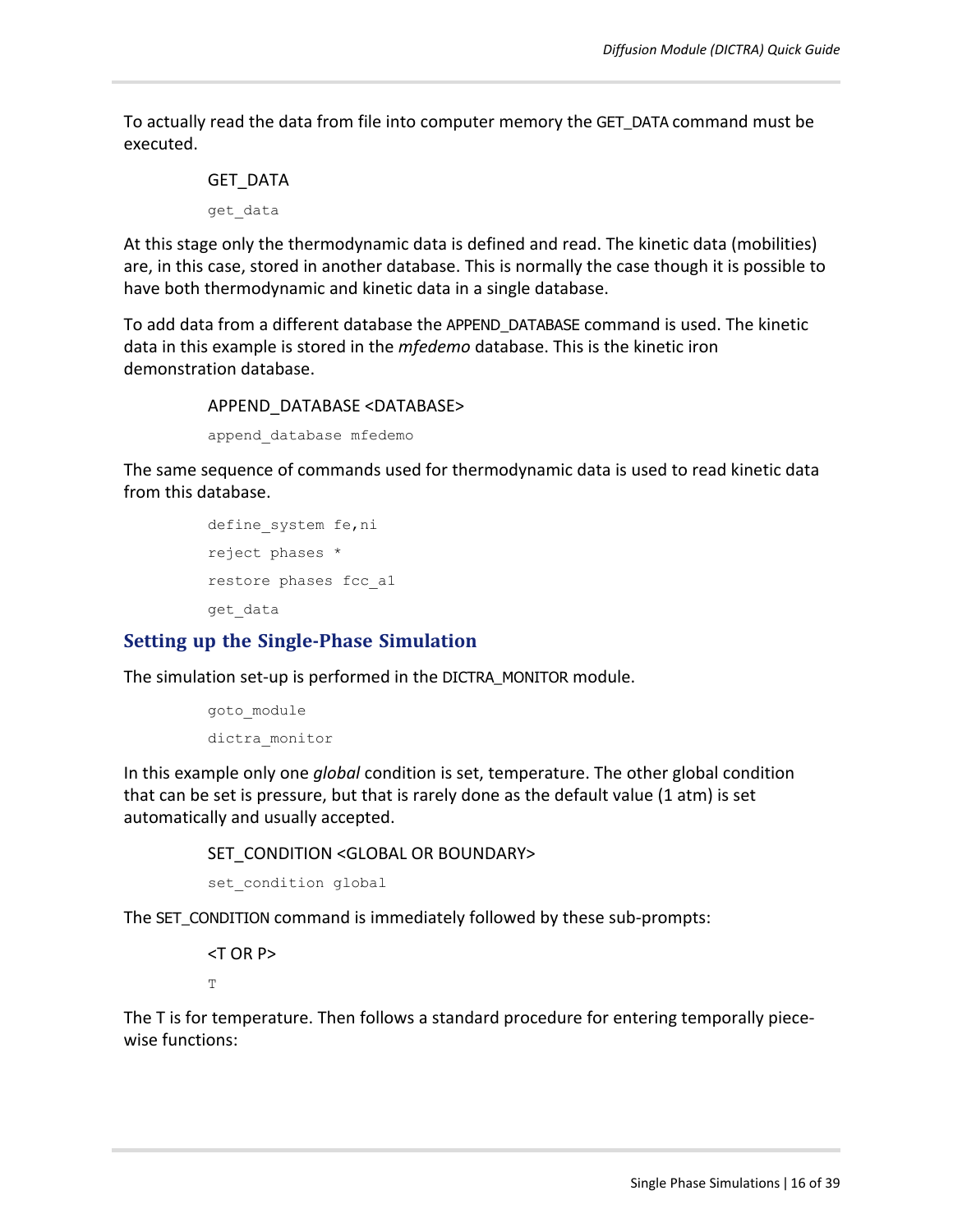<LOW TIME LIMIT> <FUNCTION> <HIGH TIME LIMIT> <Y/N> <IF Y, THEN NEXT FUNCTION> <...>

0 1400;  $*$  N

These prompts start with the *low time limit*, here zero (0), then the *function* (here the constant value 1400) closed by a semicolon (;), then the *high time limit* (here a wildcard \* is entered), then a  $Y$  or a  $N$  depending on whether more functions will be entered (in this case  $N$  because only a single function is entered).

The wildcard \* used for the upper time limit means that the entered function is valid for the whole simulation. What this means is that a constant temperature equal to 1400 K is used during the whole simulation.

In any simulation at least one *region* must be defined. This is a named container that designates a certain part of, in this case the whole, domain. The name of a region is arbitrary and specified by you.

ENTER\_REGION <NAME OF REGION>

enter region austenite



The use of regions becomes clearer in the context of so-called moving phase boundary simulations (see "About the Moving Phase Boundary [Simulation"](#page-21-0) on [page 22](#page-21-0)).

A region must contain a numerical *grid* specified by width and type.

ENTER\_GRID\_COORDINATES <NAME OF REGION FOR WHICH GRID IS TO BE ENTERED> <WIDTH OF REGION> <TYPE OF GRID> <NUMBER OF GRID POINTS> enter grid coordinates austenite 1e-4 linear

60

In the entries above, a 10<sup>-4</sup> m wide (1e-4), linear, i.e. equidistant, grid is used with 60 grid points. There are many types of grids, see below for examples, and for other types than the linear there are additional sub-prompts.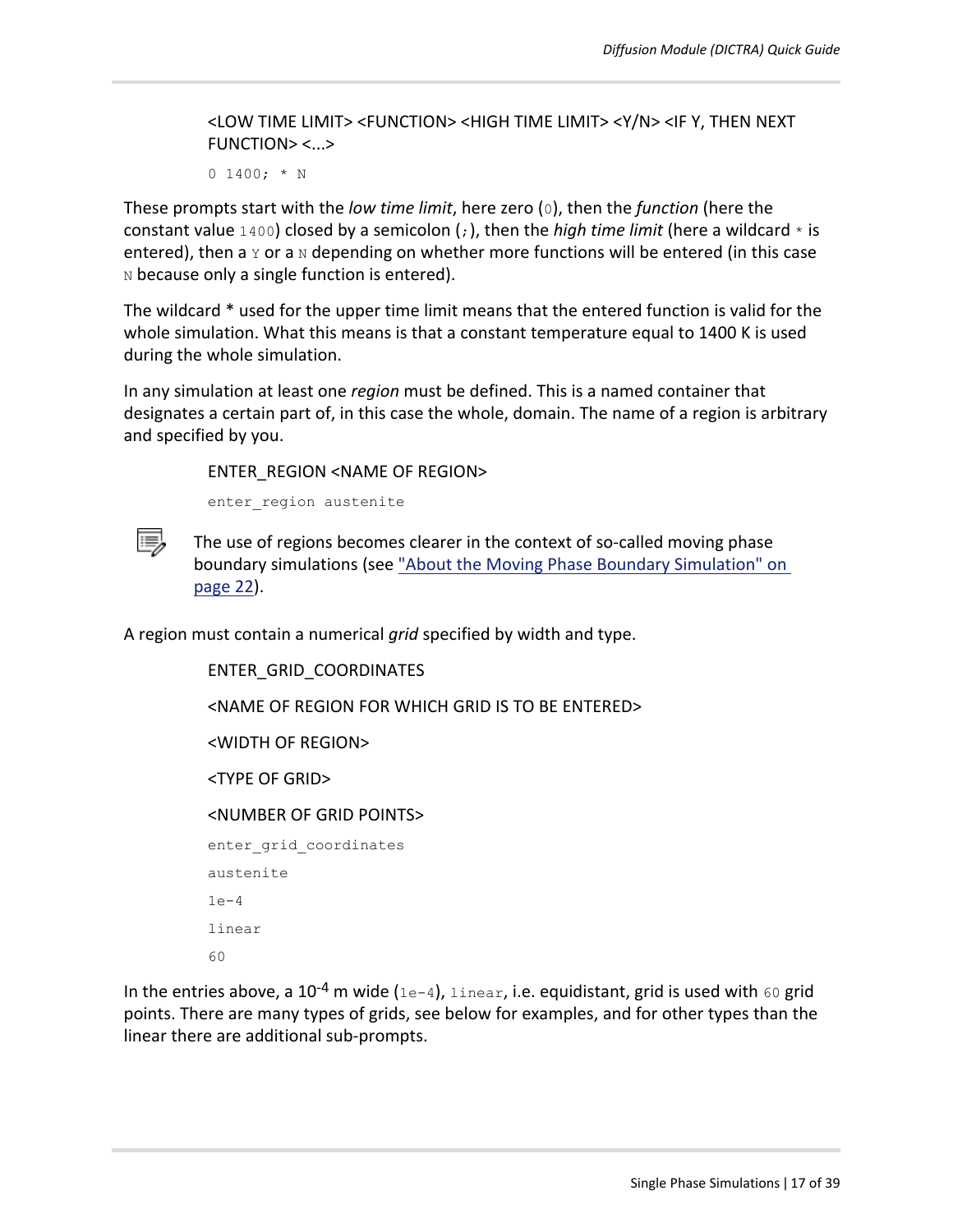A region must contain one *active* phase of type *matrix*. The meaning of active/inactive and phase type is explained in the next examples.

> ENTER\_PHASE\_IN\_REGION <ACTIVE OR INACTIVE> <NAME OF REGION> <PHASE TYPE IN REGION> <PHASE NAME> enter phase in region active austenite matrix fcc\_a1

In this example only one phase participates, the  $fcc_{a1}$  phase, and it must therefore be active and of type matrix.

The initial composition profile must be specified for all phases that take part in a simulation. Since there are only two elements, Fe and Ni, in the present simulation the initial *composition profile* must only be given for one of them.

> ENTER\_COMPOSITIONS <REGION NAME> <PHASE NAME> <DEPENDENT COMPONENT> <COMPOSITION TYPE> <COMPONENT NAME> <TYPE OF COMPOSITION PROFILE> <COMPOSITION PROFILE DEPENDENT INPUT> enter compositions austenite fcc\_a1 fe weight\_percent ni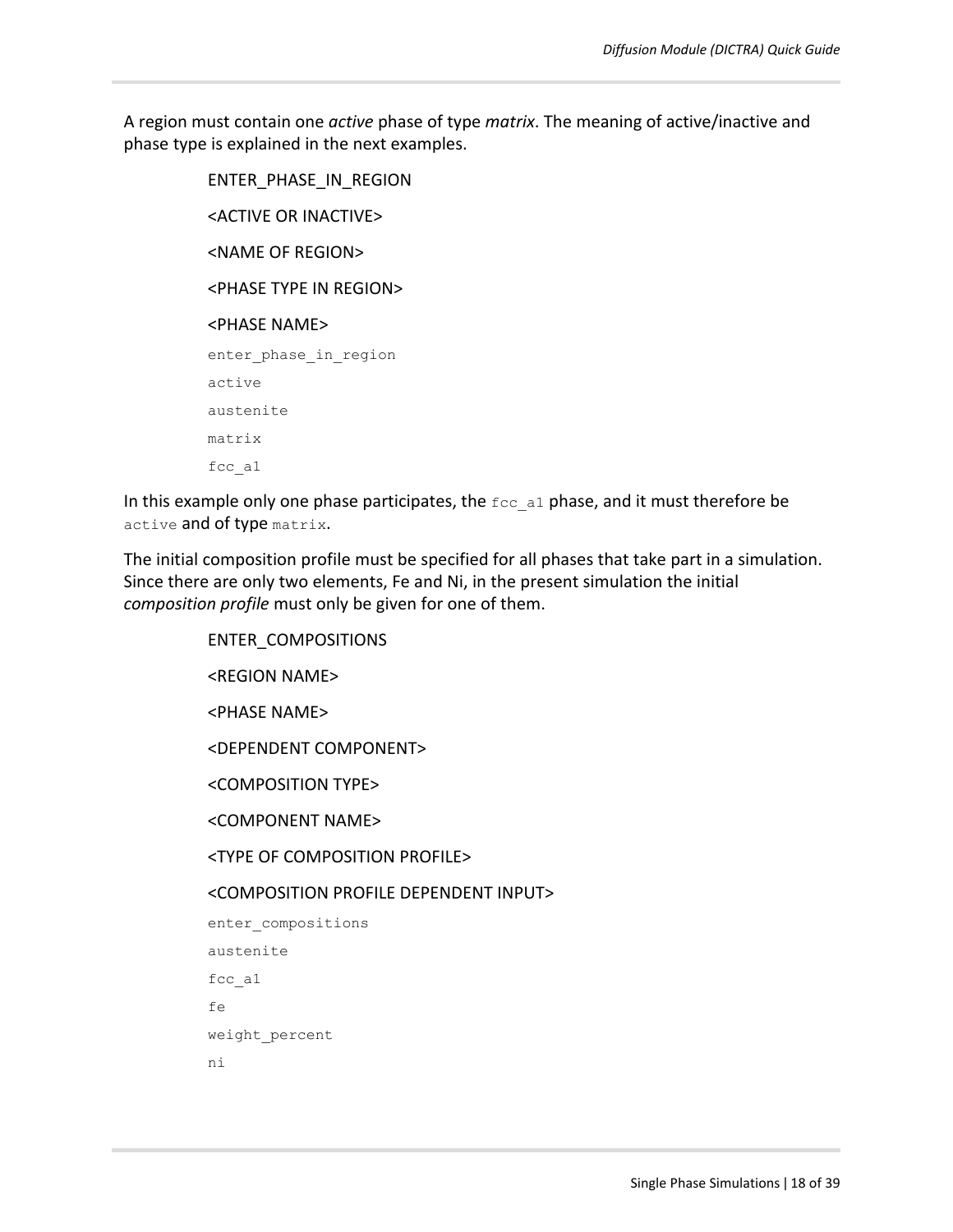linear 10 50

In the above entries,  $F \in \mathcal{S}$  is chosen as the dependent component and the initial profile for Ni is a linear variation going from 10 mass-% on the lower/left hand side of the system to 50 mass-% on the upper/right hand side of the system. The composition type can be chosen among a number of different types, e.g. weight percent or mole fraction. There are also many different ways of specifying the composition profile, e.g. an arbitrary position dependent function or reading it for each grid point from file. Here the simplest possible type is used a linear function.

Now you set the simulation time. If not specified the initial time is set to zero.

SET\_SIMULATION\_TIME <SIMULATION END TIME> <AUTOMATIC TIMESTEP CONTROL Y/N> <MAXIMUM TIMESTEP> <INITIAL SIZE OF TIMESTEP> <SMALLEST ALLOWED TIMESTEP> set simulation time 1E5 y 1E4  $1E-7$  $1E-7$ 

Here the simulation time is set to 10<sup>5</sup> [s] (1E5), the maximum timestep size to 10<sup>4</sup> (1E4) and the initial and smallest acceptable to 10-7 (both 1E-7). The *automatic timestep control* should normally always be turned on, which it is by default (you answer  $Y$  above).

Now you save the workspace:

SAVE\_WORKSPACES <FILENAME> <OVERWITE EXISTING FILE Y/N>

save workspaces simplest dictra y



The command name SAVE\_WORKSPACES can be misleading. The meaning of this command is roughly set result file. The set-up is saved immediately, but all results during the simulation are also saved to the selected file.

### **Running and Plotting the Simulation**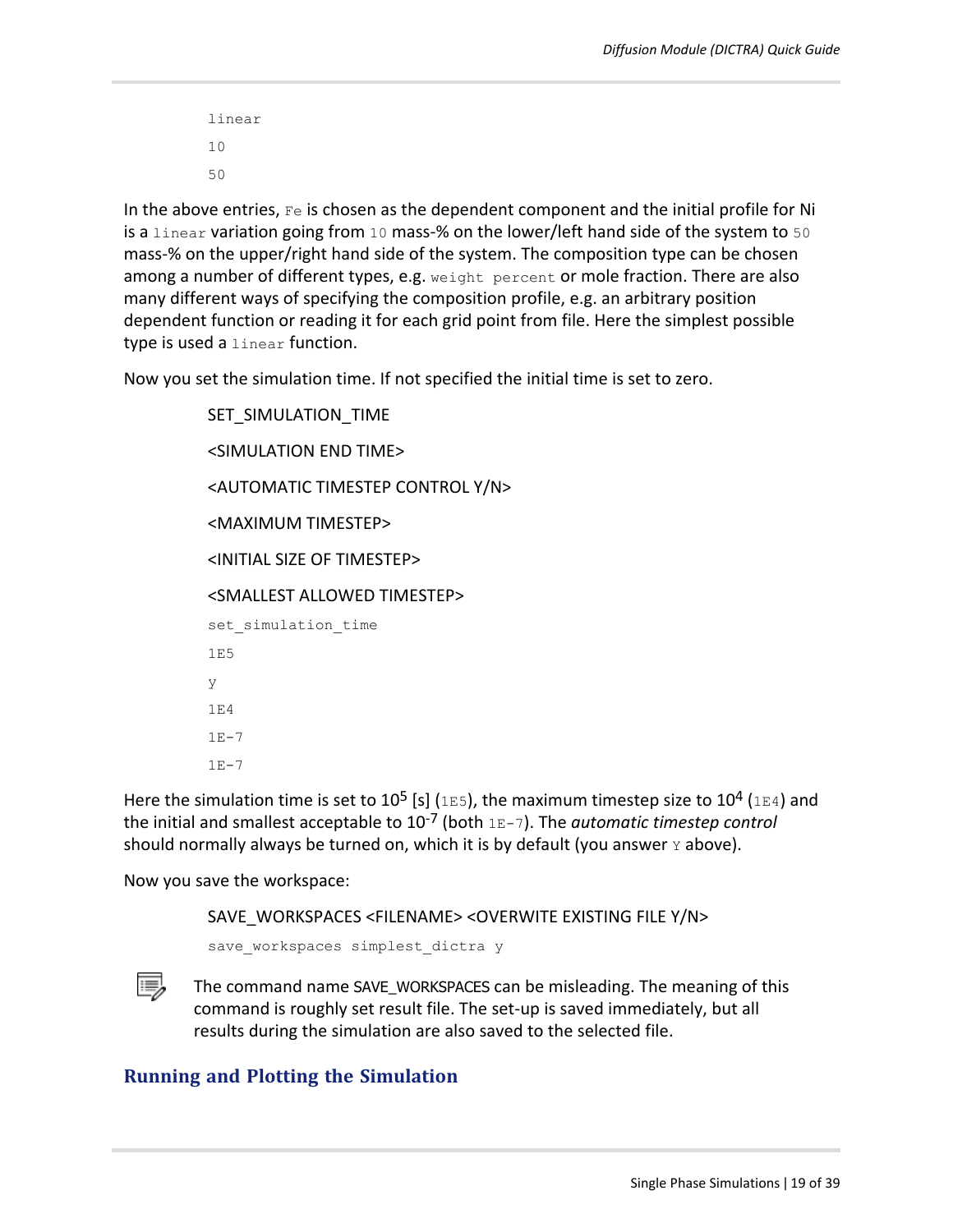The following command starts the simulation.

#### SIMULATE\_REACTION

simulate\_reaction

In order to plot results it is necessary to enter the post processor sub-module (note that the GOTO\_MODULE command is not used).

#### POST\_PROCESSOR

post\_processor

In most cases, either a specific position in the domain or one or more specific times must be specified with the SET\_PLOT\_CONDITION command, depending on whether time or spatial position is chosen as independent (x-axis) variable.

SET\_PLOT\_CONDITION <CONDITION WITH ARGUMENTS>

set plot condition time 0,1e5

Here, the composition profile of Ni at the initial and final time is plotted and thus  $\text{time}$  is chosen as plot condition.

In other cases distance can be given relative to, for example, a phase interface, hence the global specification in the following.

SET\_DIAGRAM\_AXIS <X OR Y> <AXIS QUANTITY>

set diagram axis x distance global

In this example the only meaningful measure of distance is relative to the domain as a whole, i.e. the leftmost position is zero and the rightmost position corresponds to the width of the region  $(10^{-4} \text{ m})$ .

The dependent property to be plotted is mass-% Ni.

set diagram axis y weight percent ni

Then plot the diagram:

PLOT\_DIAGRAM

plot\_diagram

In the **Console Results** plot window, graphs of the initial and final Ni profile display.

Finally, the SET\_INTERACTIVE\_MODE command is executed to return control to the user. If the command is absent in a macro the program terminates when the end of the macro file is reached.

#### SET\_INTERACTIVE\_MODE

set interactive mode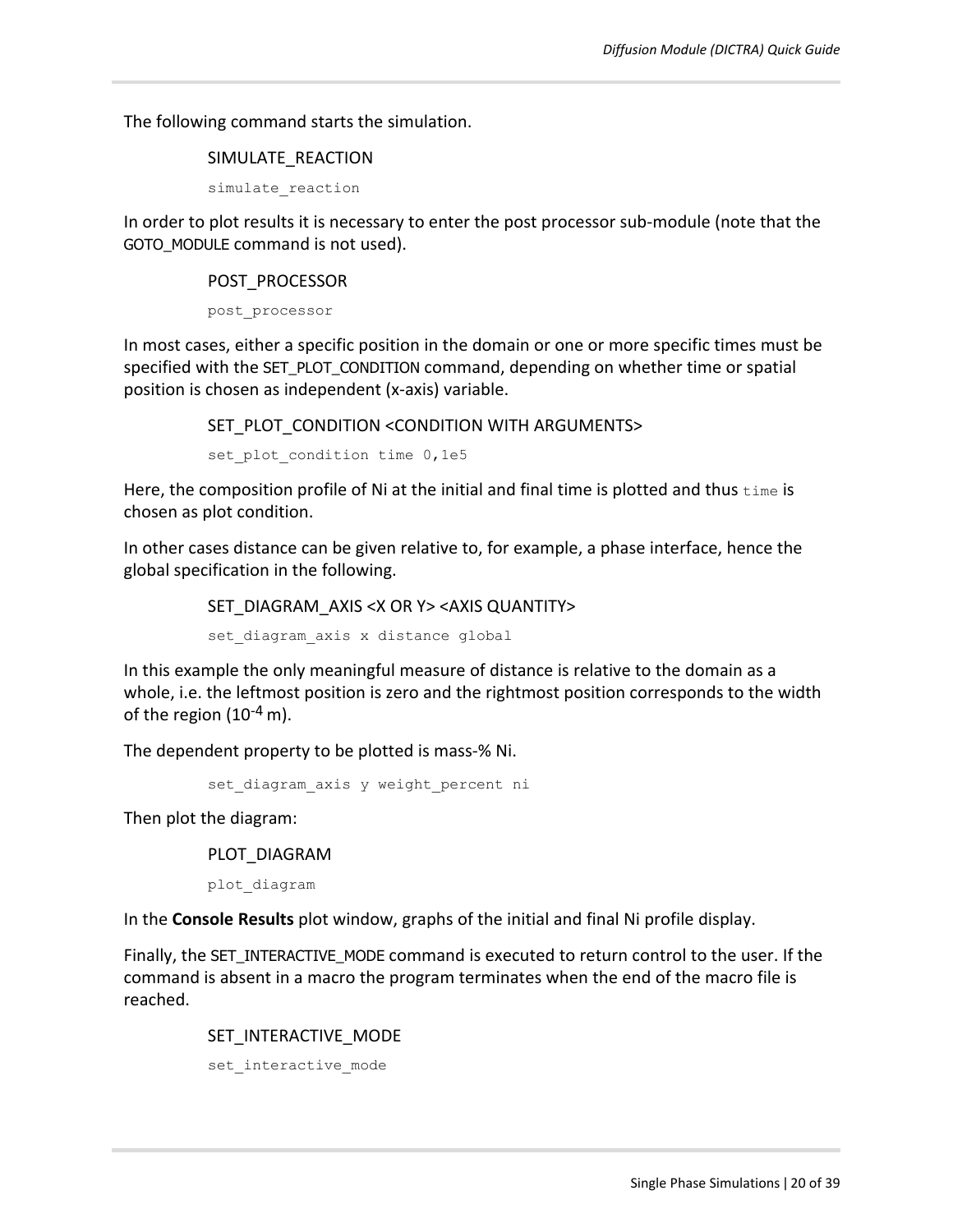# **Moving Phase Boundary Simulations**

### **In this section:**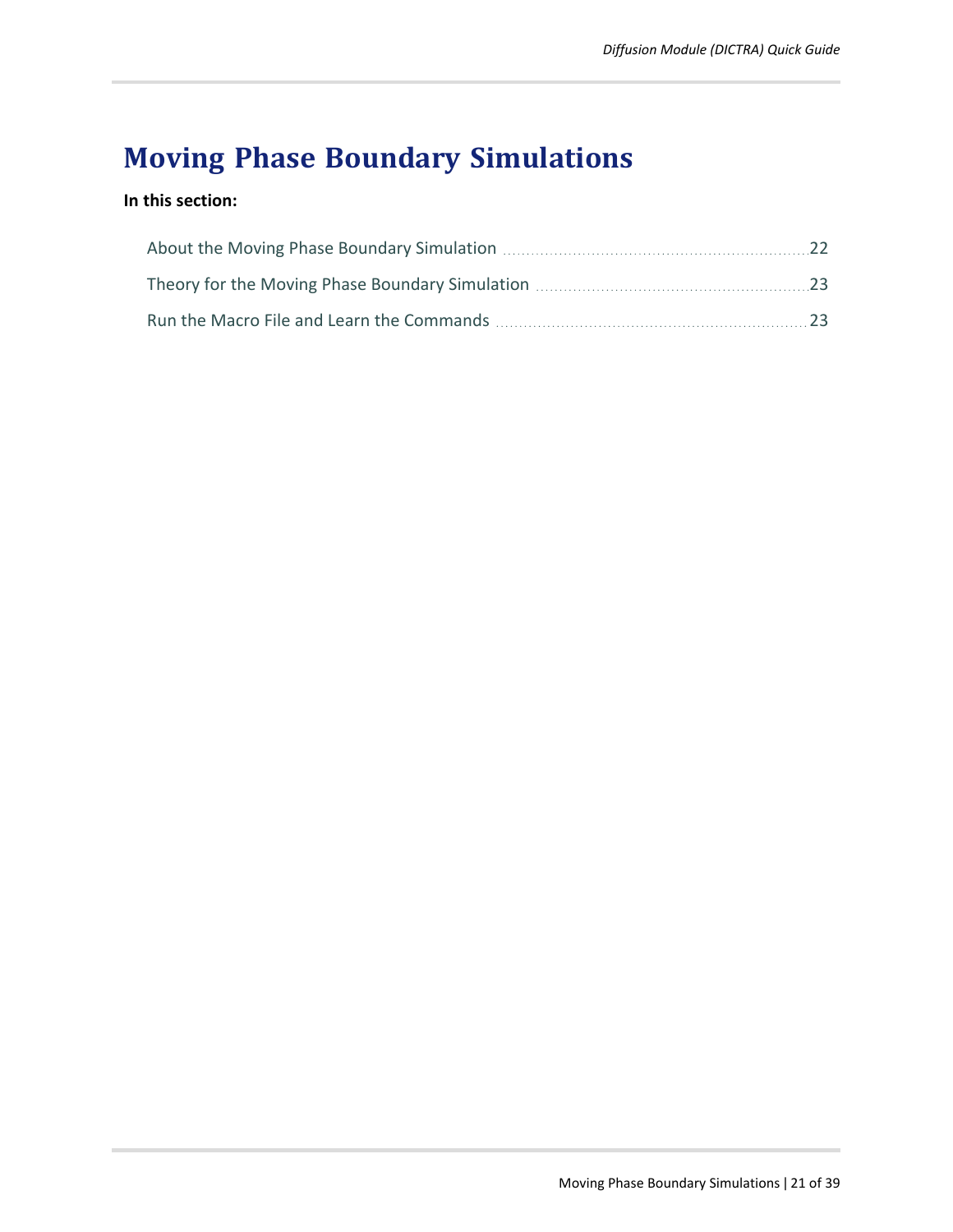## <span id="page-21-0"></span>**About the Moving Phase Boundary Simulation**

The growth of ferrite (bcc) into austenite (fcc) is simulated in this example. The austenite is assumed to be initially homogeneous with the composition Fe - 0.15 mass-% C and the transformation temperature is 1050 K. The initial thickness of the austenite is 2 mm and an initially very thin ferrite (1 nm) is also present at the start of the simulation. The initial state is as below.



*The set-up of the Moving Boundary example. There are two regions, Ferrite and Austenite, consisting of bcc and fcc, respectively.*

A schematic graph of the carbon profile during the transformation is shown in the image below. Crusius et al.  $(1992)^{1}$  is recommended as further reading.



<sup>1.</sup> Crusius, Sabine, Lars Höglund, Ursula Knoop, Gerhard Inden, and John Ågren. 1992. "On the Growth of Ferrite Allotriomorphs in Fe-C Alloys." Zeitschrift Fur Metallkunde 83 (10): 729–38.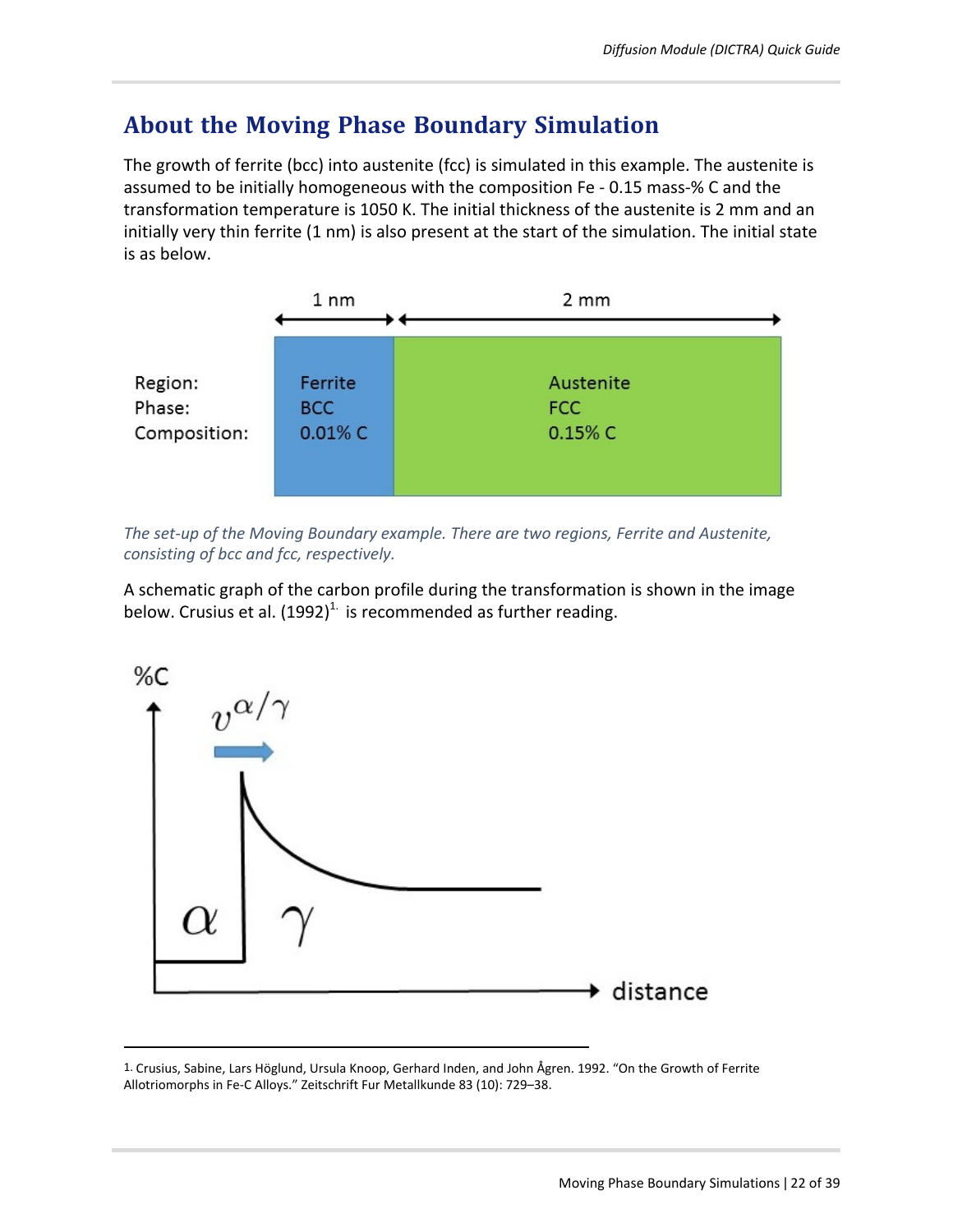<span id="page-22-0"></span>Schematic view of the carbon profile during the transformation from austenite ( $\gamma$ ) to ferrite ( $\alpha$ ) in *the Moving Boundary example.*

# **Theory for the Moving Phase Boundary Simulation**

It is assumed that local equilibrium holds at the phase interface, i.e. the chemical potentials of all elements are continuous across the boundary, but the chemical potential gradients are in general discontinuous.

In order to maintain mass balance a set of flux balance equations must be satisfied at the phase interface:

$$
v^{\alpha/\gamma}(c^{\alpha}_k - c^{\gamma}_k) = J^{\alpha}_k - J^{\gamma}_k \hspace{1cm} k = 1, \ldots, n-1
$$

where v is the interfacial velocity. The concentrations and the fluxes c and J are those at the interface on the  $\alpha$  and  $\gamma$  sides, respectively.

In the present case there are no degrees of freedom at the interface and the concentrations can be taken directly from a phase diagram. There is only one flux balance equation and the interface velocity can be evaluated once the fluxes at the interface are known. However, for ternary and higher systems the state at the interface must be found by some iterative procedure.

For more information on moving phase boundary problems, see, for example, Ågren  $(1982)^{1}$ . ,Crusius et al.  $(1992)^2$  and Höglund  $(1997)^3$ .

# <span id="page-22-1"></span>**Run the Macro File and Learn the Commands**

If the single phase [example](#page-10-0) has just been run, then either restart the software program or open another Console window by clicking the green button with the plus sign.



At the sys prompt, type macro (short for the MACRO\_FILE\_OPEN command) and press <Enter>. Locate and select the macro file called  $\text{simple moving boundary.dim}$  as described in "Opening [the Module](#page-3-2) and Macro Files" on page 4. The commands in the macro file set up, run and plot the simulation in the Console Results window.

In the macro file some abbreviations of the commands are used. You can shorten command names in an arbitrary manner as long as the abbreviations are unambiguous.

<sup>1.</sup> Ågren (1982) "Numerical Treatment of Diffusional Reactions in Multicomponent Alloys," *J. Phys. Chem. Solids*, 43 (4), pp. 385–391.

<sup>2.</sup> Crusius, Sabine, Gerhard Inden, Ursula Knoop, Lars Höglund, and John Ågren. 1992. "On the Numerical Treatment of Moving Boundary Problems." Zeitschrift Fur Metallkunde 83 (9): 673–78.

<sup>3.</sup> Höglund (1997).*Computer simulation of diffusion controlled transformations in multicomponent alloys*, PhD Thesis, KTH Royal Institute of Technology, Stockholm, Sweden.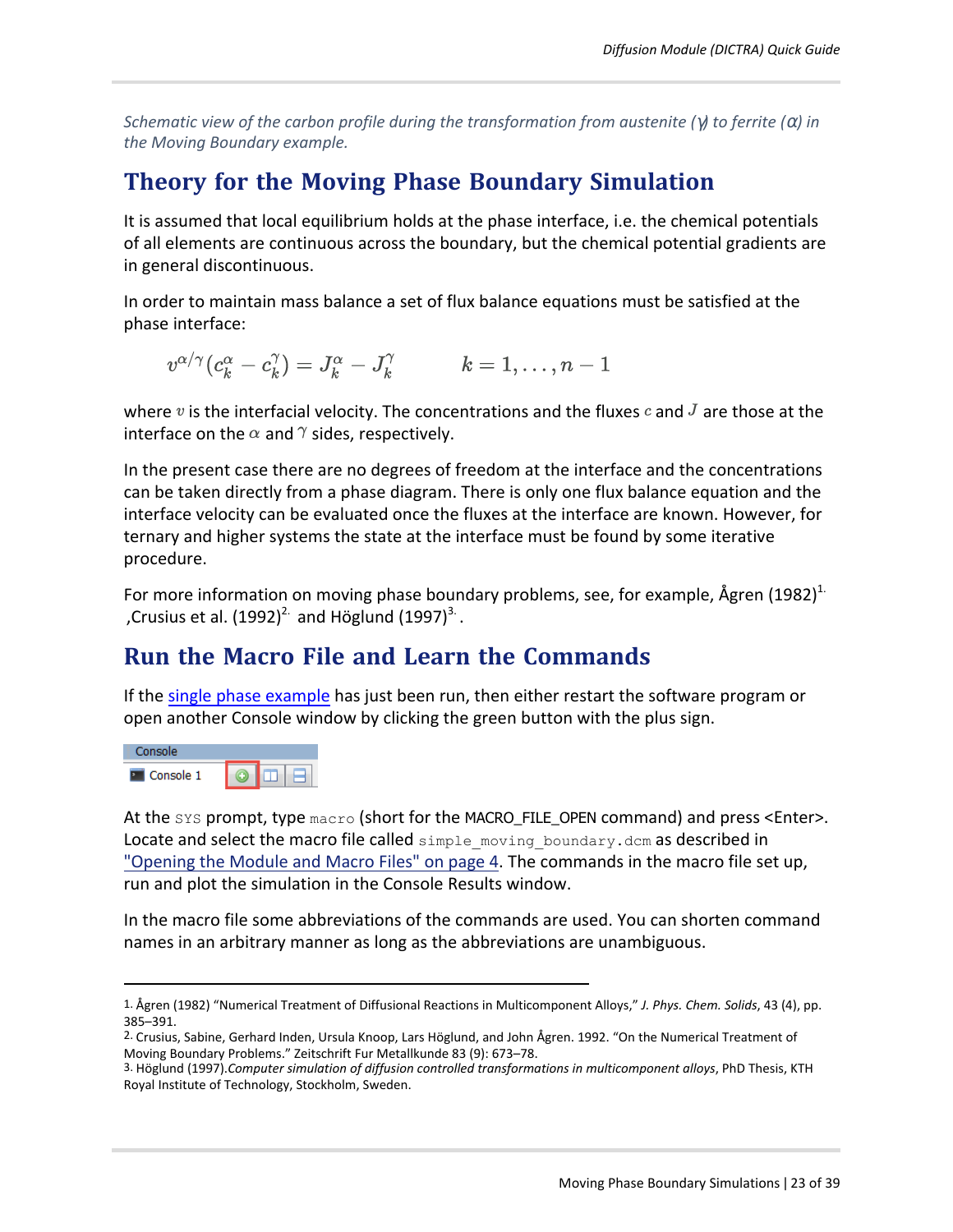In the macro file most commands are first given as comments with the full name and then abbreviated. Commands that were not used in the single-phase simulation, or are used differently, are explained in more detail.



Comments in the macro file can be entered after two @@ symbols. In most cases the arguments of a command can be entered on the same line as the command itself.

 $\clubsuit$  ["Single-Phase](#page-12-0) Command Details" on page 13

### **Moving Phase - Specifying the Thermodynamic System**

This set of commands is the same as in the [single-phase](#page-12-0) simulation example. Thermodynamic and kinetic data is read for Fe and C and the bcc and fcc phases.

```
@@ goto module database retrieval
go da
@@ switch_database fedemo
sw fedemo
@@ define system fe,c
def-sys fe c
@@ reject phase *
rej ph *
@@ restore phase fcc a1, bcc a2
rest ph fcc,bcc
@@ get_data
get
@@ append_database mfedemo
app mfedemo
@@ define system fe,c
def-sys fe c
@@ reject phase *
rej ph *
@@ restore phase fcc a1, bcc a2
rest ph fcc,bcc
@@ get_data
Get
```
#### **Setting Up the Moving Phase Boundary Simulation**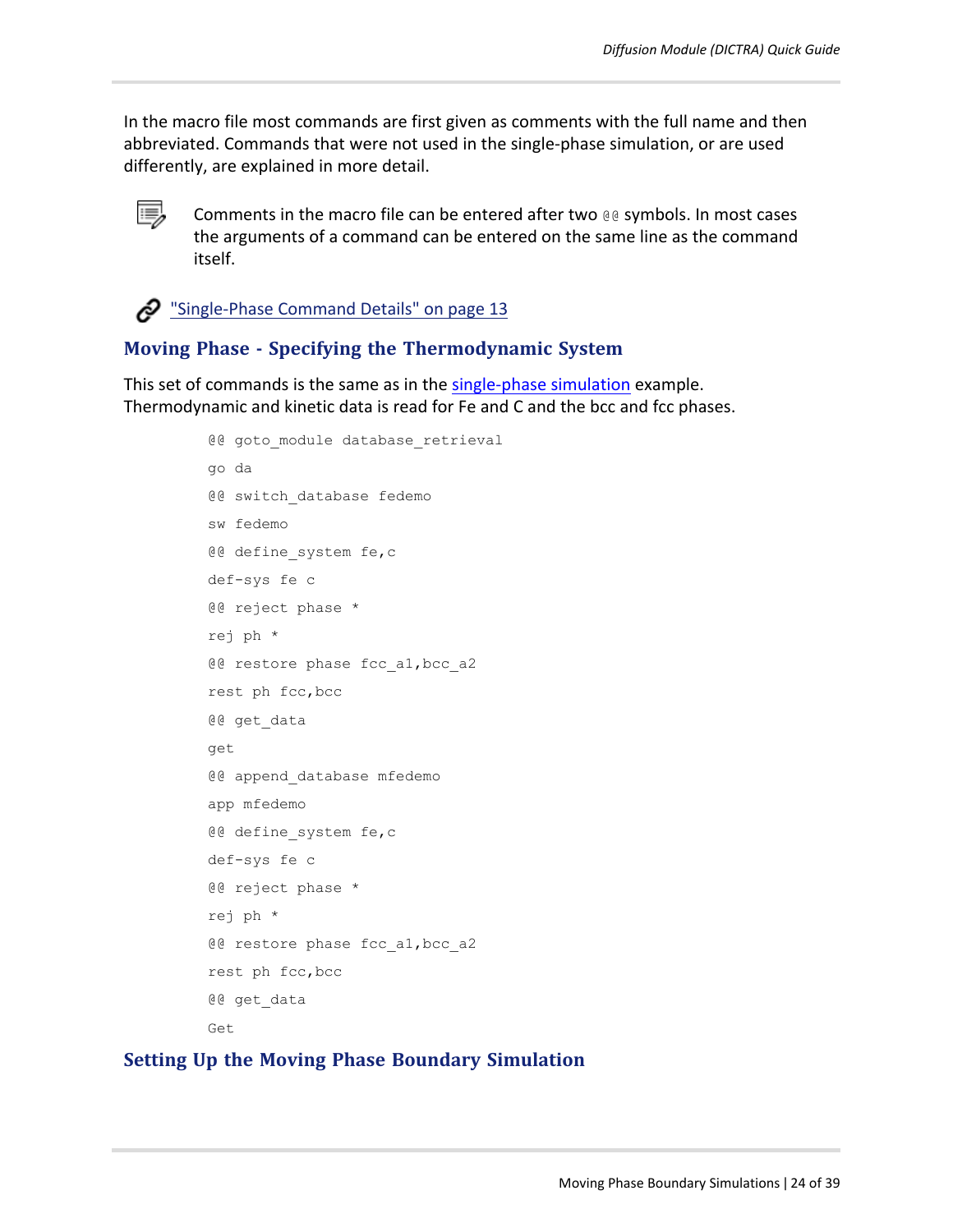The first region to be entered is entered in the same way as in the [single-phase](#page-12-0) simulation.

```
@@ goto module dictra monitor
go d-m
@@ set condition global T 0 1050; * N
set-cond glob T 0 1050; * N
```
A constant temperature equal to 1050K is used in this simulation.

```
@@ enter region ferrite
ent-reg ferrite
```
The phase interface between ferrite and austenite is created by introducing a region called austenite that is attached to the ferrite region. Regions are always separated by phase interfaces and must therefore always contain different *matrix* type phases.

```
ENTER_REGION
<NAME OF REGION>
<NAME OF EXISTING REGION TO ATTACH TO>
<ATTACH TO THE RIGHT OF EXISTING REGION Y/N>
enter region
austenite
ferrite
y
```
The domain now consists of two regions: ferrite and austenite.

As in the single-phase simulation example, the regions must contain both grids and one *active* phase of type *matrix*. These are entered separately for both regions.

```
enter-grid
ferrite
1e-9
linear
10
enter-grid
austenite
2e-3
geometric
50
1.05
```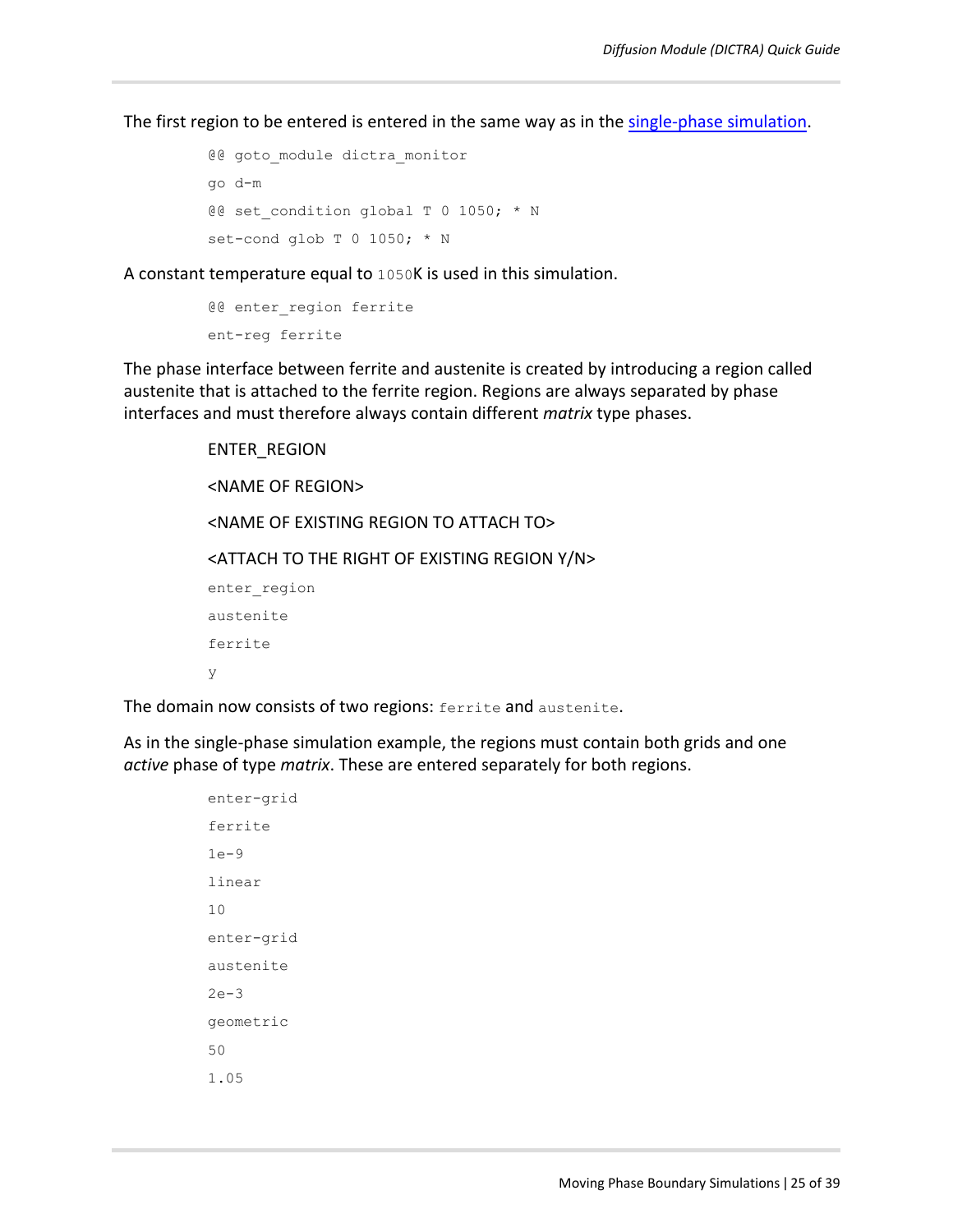In the above entries, the grid type for the  $f$ errite region is the same as in the single-phase simulation example, i.e. equidistant. For the austenite region the grid type is called geometric and for these grids the grid point spacing changes by a constant factor between every grid point. In this case the spacing increases by 5%, i.e. a factor 1.05, from the lower/left side for each grid point.

Now the initial composition of both phases is entered. In this case Fe is automatically chosen to be the dependent component.

> enter-phase active ferrite matrix bcc enter-phase active austenite matrix fcc

Both phases are assumed to be initially homogeneous, the bcc phase having 0.01 mass-% C and the fcc phase 0.15 mass-% C, as shown in the following:

```
enter-composition
ferrite
bcc
w-p
C
linear
0.01
0.01
enter-composition
austenite
fcc
w-p
\overline{C}linear
0.15
0.15
```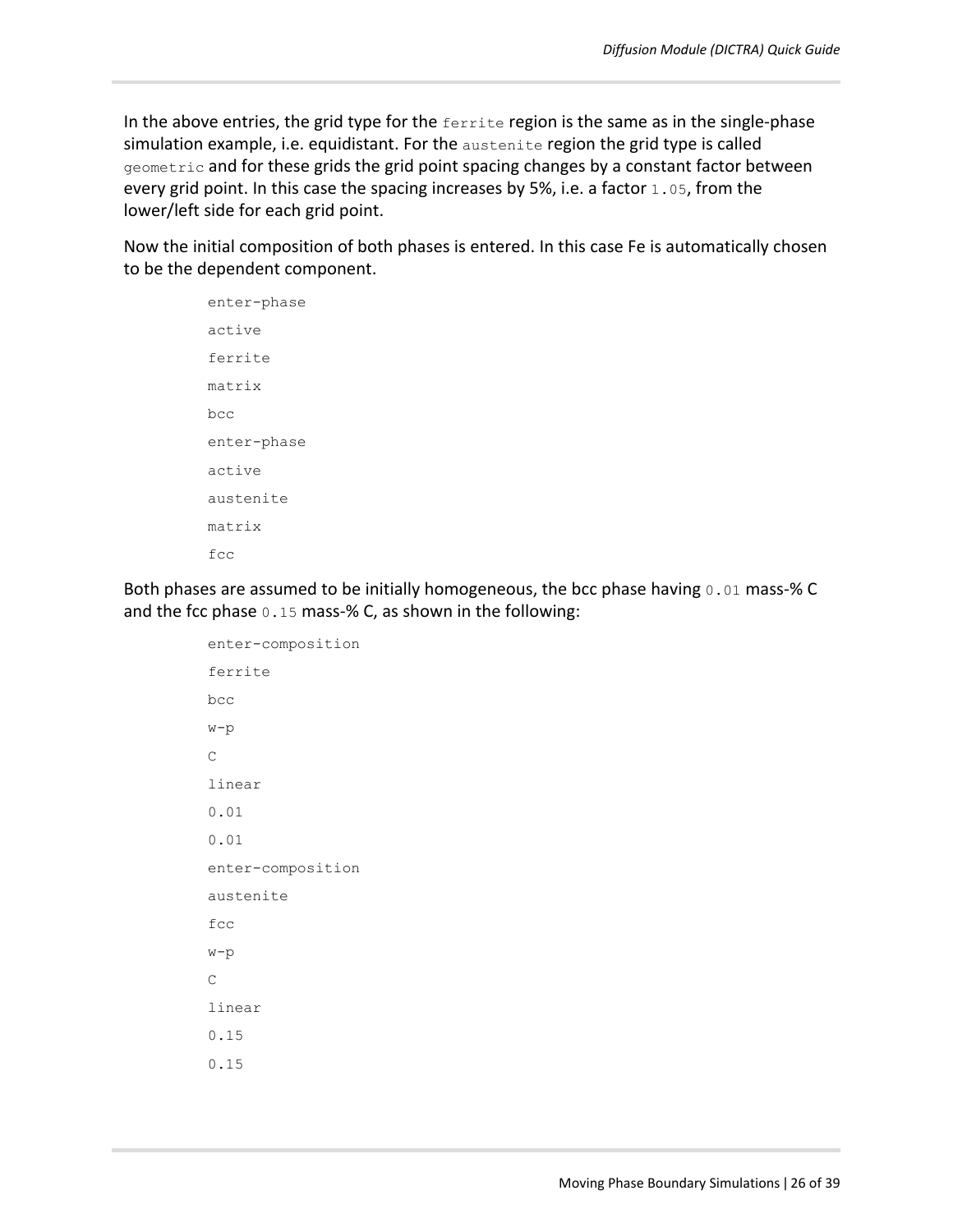Set the simulation time and other parameters related to the time-step size.

```
set-simulation-time
1e5
y
1e4
1E-71E-7
```
Finally, save the simulation set-up to file.

save simple moving boundary yes

### **Running and Plotting the Moving Phase Simulation**

These commands are the same as in the [single-phase](#page-12-0) example.

```
@@simulate_reaction
sim
@@ post_processor
post
```
The ferrite/austenite phase interface position as a function of time is plotted.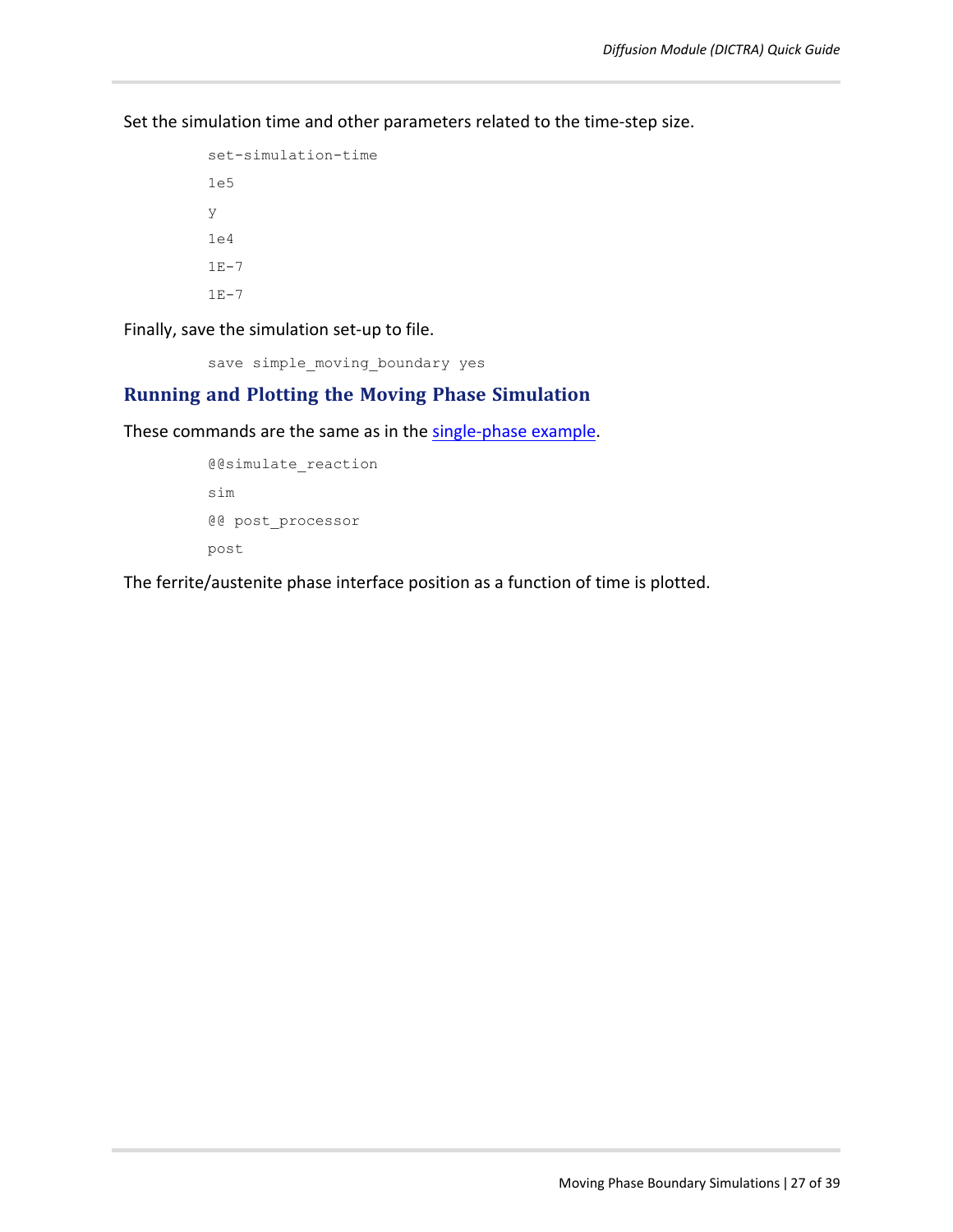

*Output from the example simple\_moving\_boundary showing the phase interface position as a function of time.*

As mentioned in the single phase example, in general either a specific spatial position or a specific time must be set as a plot condition. Here the phase interface is set as plot condition and it can be referenced as the lower interface of the austenite region or as the upper interface of the ferrite region.

> SET\_PLOT\_CONDITION <TYPE OF PLOT CONDITION> <FOR INTERFACE CONDITION, SPECIFY REGION> <LOWER OR UPPER INTERFACE OF REGION> set-plot-condition interface ferrite upper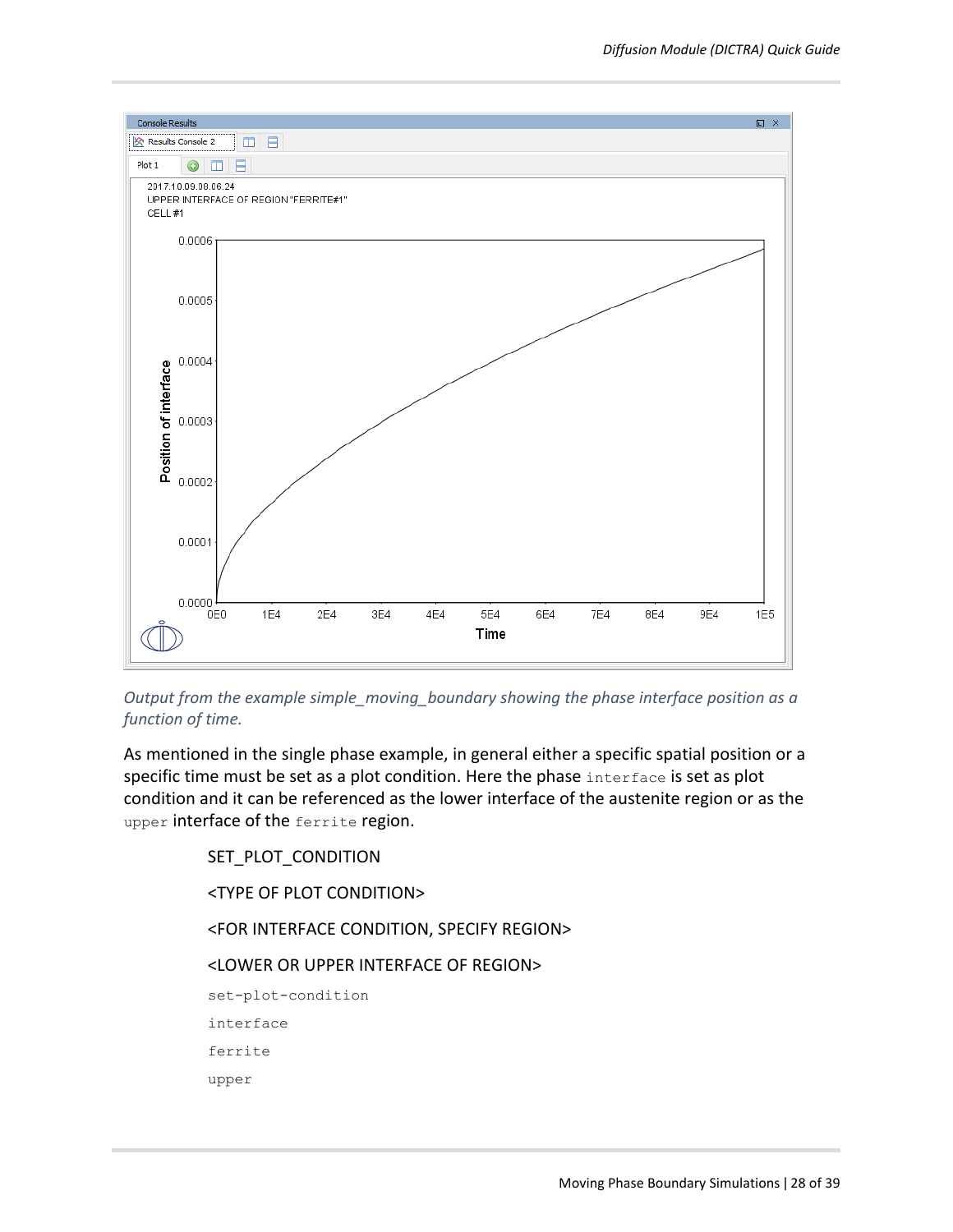Set time as x-axis variable

@@set-diagram-axis x time s-d-a x time

Now set the interface position as y-axis variable

s-d-a y POSITION\_OF\_INTERFACE <SPECIFY REGION> <LOWER OR UPPER INTERFACE OF REGION> pos-of-int ferrite upper @@ plot\_diagram plot

The plot has the parabolic appearance characteristic for many types of diffusion simulations.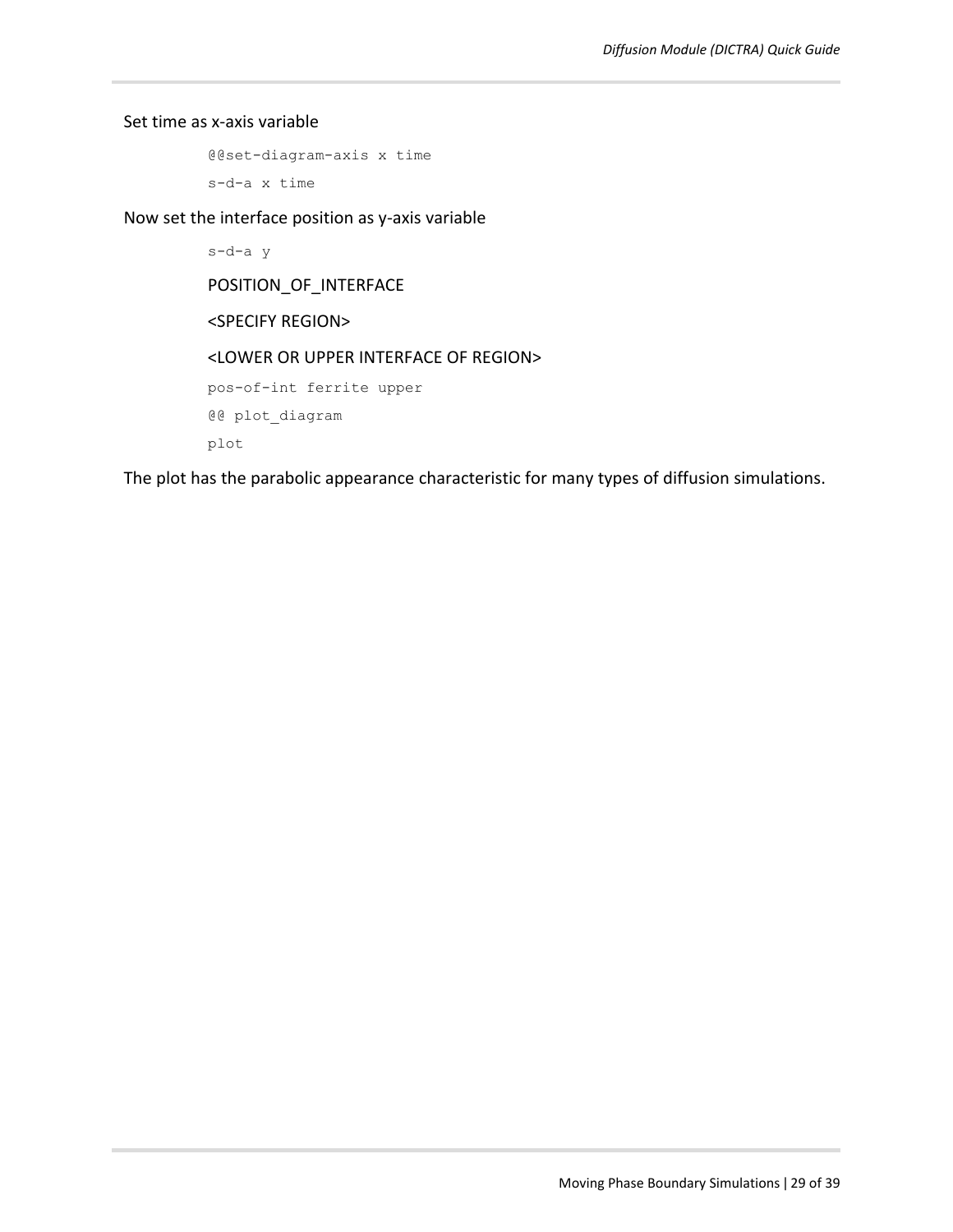# **Multiphase Simulations**

### **In this section:**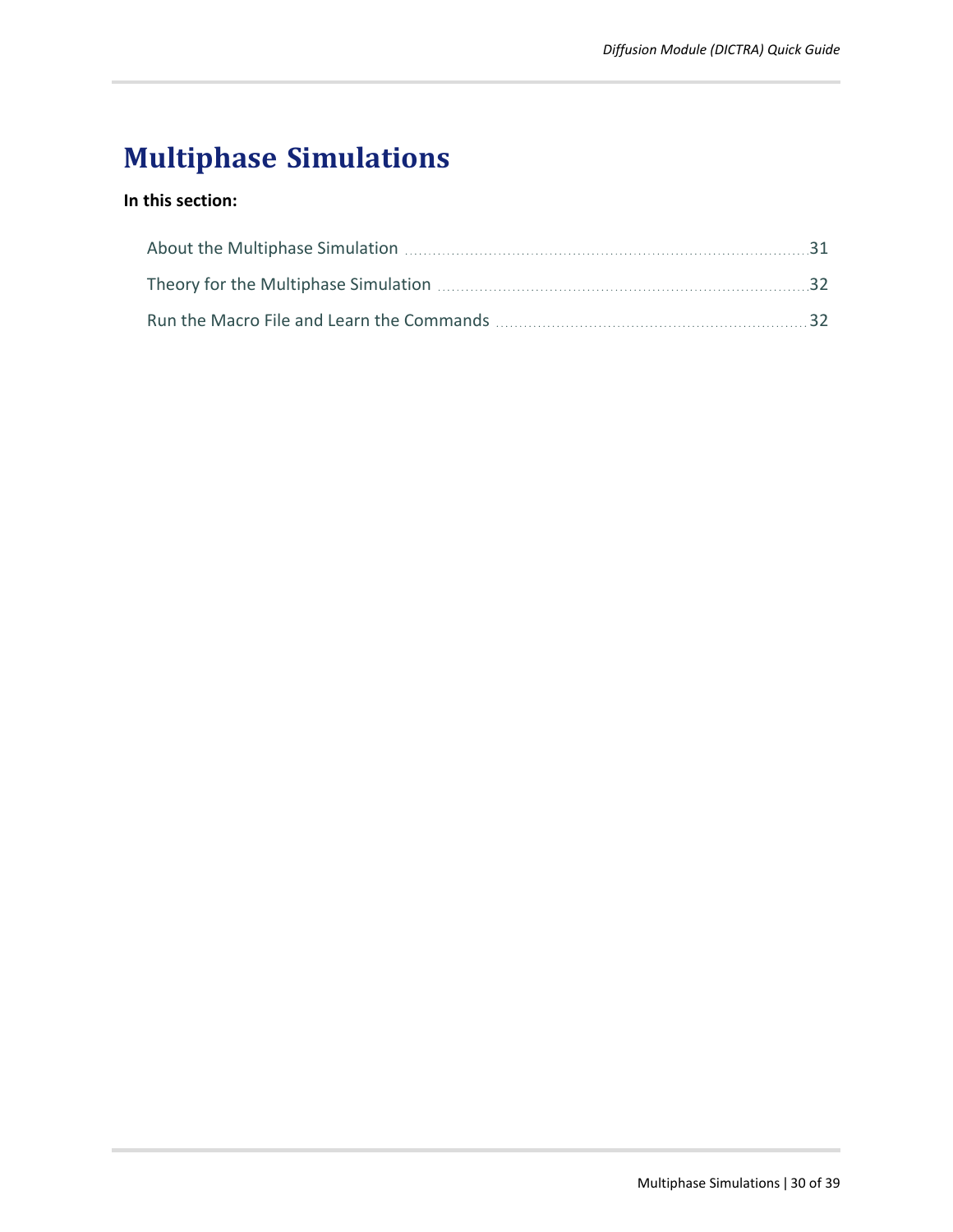# <span id="page-30-0"></span>**About the Multiphase Simulation**

This example simulates the evolution of an Fe-Cr-Ni diffusion couple during a 100 hour heat treatment at 1100° C (1373.15 K). Both end members of the diffusion couple are duplex ferrite plus austenite, but the majority phase is ferrite on the left-hand side and austenite on the right.

With this type of simulation it is assumed that the material is fully equilibrated at each grid point, i.e. the local phase fractions, phase compositions and so forth are obtained from an equilibrium calculation with the local overall composition as a condition.

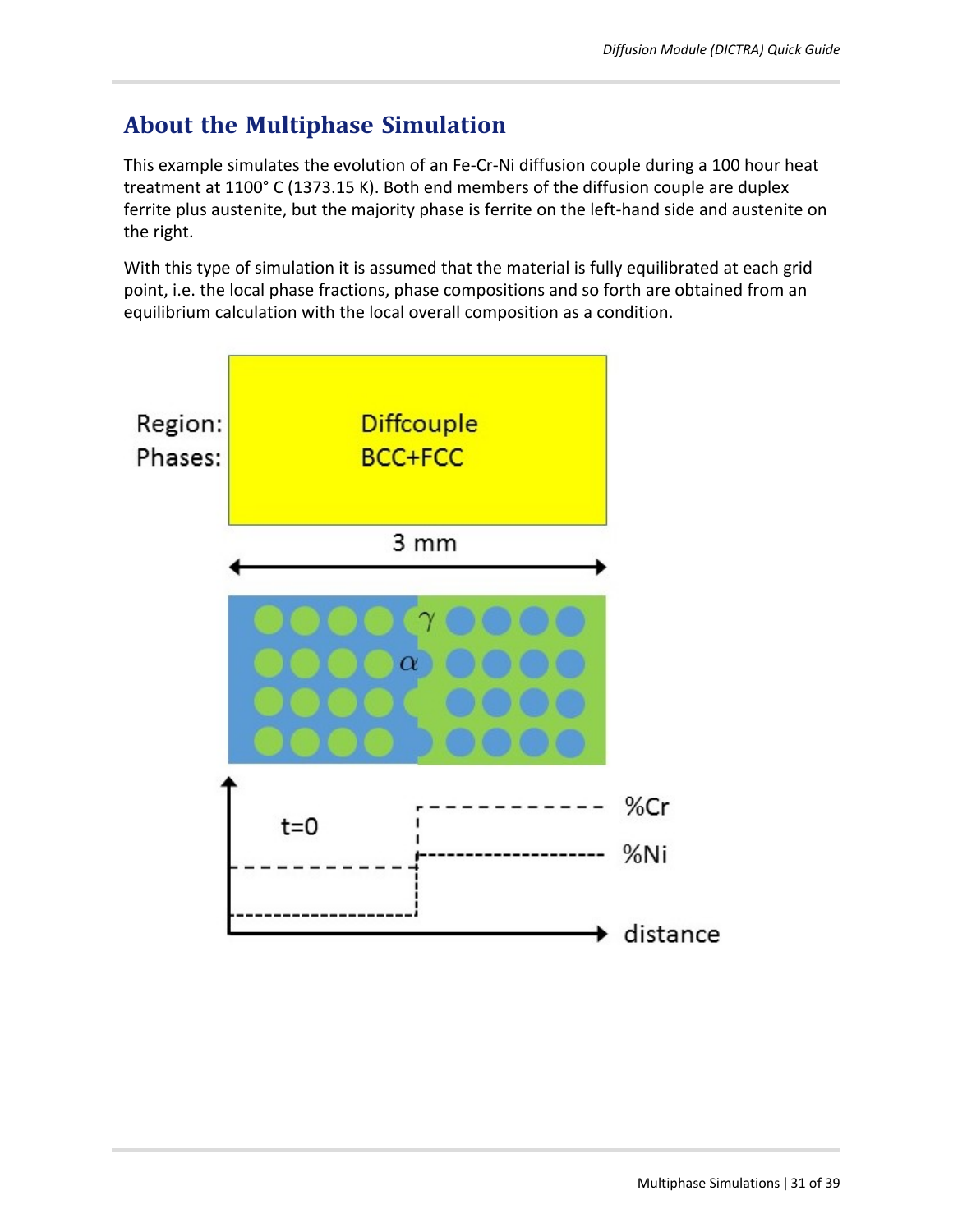*Schematic view of the initial state of the Multiphase example. Two ternary Fe-Cr-Ni alloys form a diffusion couple. There is a single region (diffcouple) where both the bcc and fcc phases are entered. Both alloys are duplex bcc+fcc, but the majority phase is bcc (*α*) in the left-hand side alloy and fcc (*γ*) in the right.*

## <span id="page-31-0"></span>**Theory for the Multiphase Simulation**

More details about the homogenization model for multiphase simulations can be found in Larsson and Engström (2006)<sup>1.</sup> and Larsson and Höglund (2009)<sup>2.</sup> . As mentioned in the description of this simulation, it is assumed that the material is locally fully equilibrated and that the local phase fractions, phase compositions and so forth are obtained from an equilibrium calculation with the local overall composition as a condition. From a numerical point of view the homogenization model treats the multiphase material as a single phase having the "average", or "effective", properties of the local phase mixture.

When estimating the effective kinetics of a multiphase mixture the product of solubility and mobility in each phase is considered. It is therefore convenient to define

$$
\Gamma_k^\phi = M_k^\phi c_k^\phi
$$

for each phase ɸ. The effective kinetics of the multiphase mixture is denoted and in this example it was evaluated using the lower Hashin-Shtrikman bound. The default method is a simple rule of mixtures

$$
\Gamma^\star = \sum_\phi f^\phi \Gamma_k^\phi
$$

where  $f^{\varphi}$  is the volume fraction of  $\Phi$ . The flux is obtained as

$$
J_k=-\Gamma_k^\star\frac{\partial \mu_k}{\partial z}
$$

which replaces the single-phase equation

$$
J_k=L_{kk}\tfrac{\partial \mu_k}{\partial z}=M_kc_k\tfrac{\partial \mu_k}{\partial z}
$$

<span id="page-31-1"></span>for multiphase simulations.

# **Run the Macro File and Learn the Commands**

<sup>1.</sup> Larsson, Henrik, and Anders Engström. 2006. "A Homogenization Approach to Diffusion Simulations Applied to α + γ Fe– Cr–Ni Diffusion Couples." Acta Materialia 54 (9): 2431–39.

<sup>2.</sup> Larsson, Henrik, and Lars Höglund. 2009. "Multiphase Diffusion Simulations in 1D Using the DICTRA Homogenization Model." Calphad 33 (3): 495–501.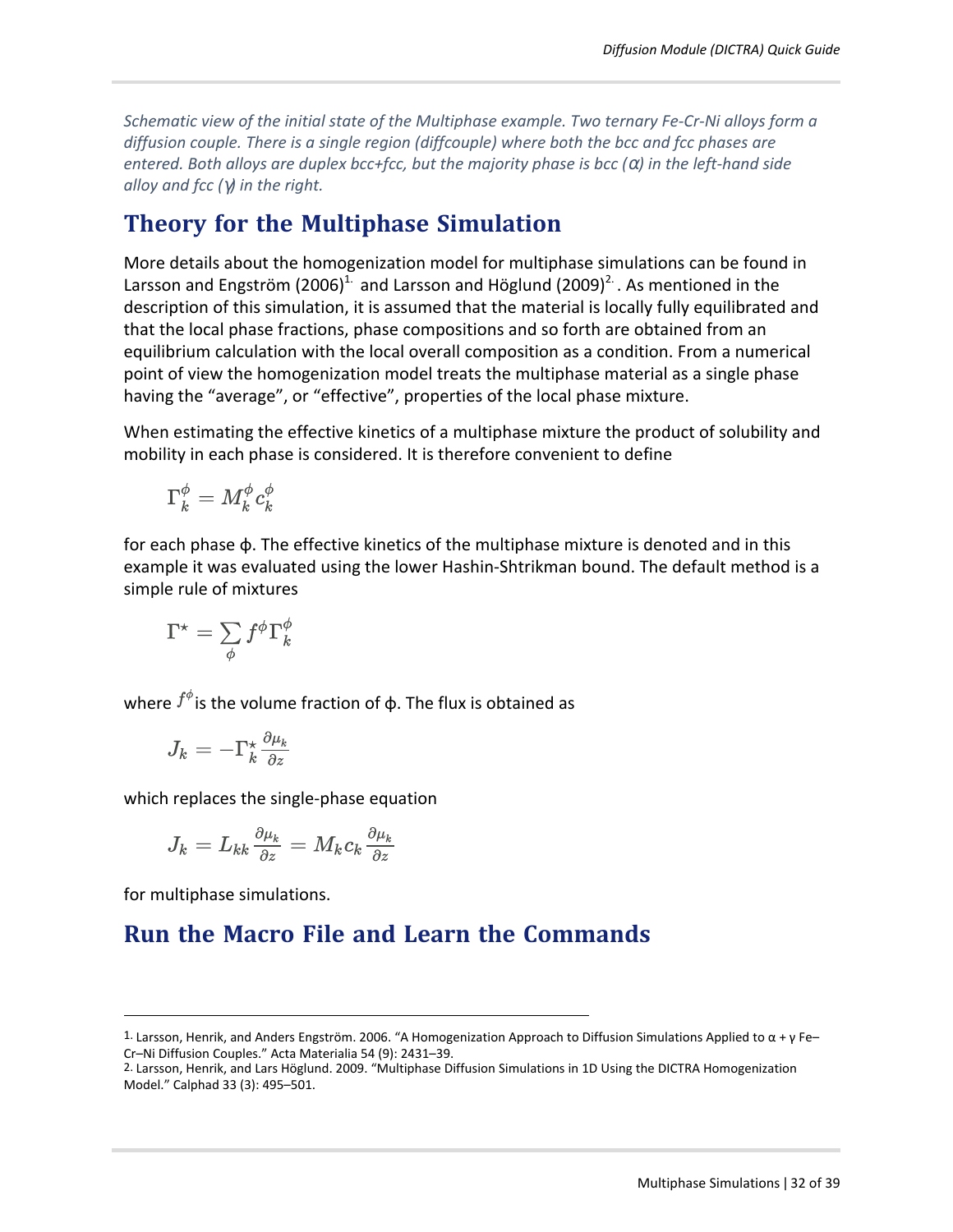At the SYS prompt, type macro and pres <Enter>. Locate and select the macro file called multiphase\_example.dcm as described in "Opening [the Module](#page-3-2) and Macro Files" on page 4. The commands in the macro file should set up the simulation, run it and then produce a graph in the Console Results window.

Most of the set-up is the same as the single [phase](#page-12-0) and moving phase [boundary](#page-22-1) examples. Detailed comments are only given for the new commands for this simulation.



### **Specifying the Multiphase Thermodynamic System**

Data for Fe, Cr and Ni and the fcc and bcc phases are read from the *fedemo* (thermodynamics) and *mfedemo* (kinetics) databases.

```
go da
sw fedemo
def-sys fe cr ni
rej ph *
rest ph bcc,fcc
get
app mfedemo
def-sys fe cr ni
rej ph *
rest ph bcc,fcc
get
```
### **Setting Up the Multiphase Simulation**

Set the temperature  $\texttt{\texttt{T}}$  during the simulation to 1100° C (1373.15 K) and enter a region diffcouple.

```
go dictra-monitor
set-cond glob T 0 1373.15; * N
ent-reg diffcouple
ent-grid
diffcouple
3e-3
double
60
0.85
1.15
```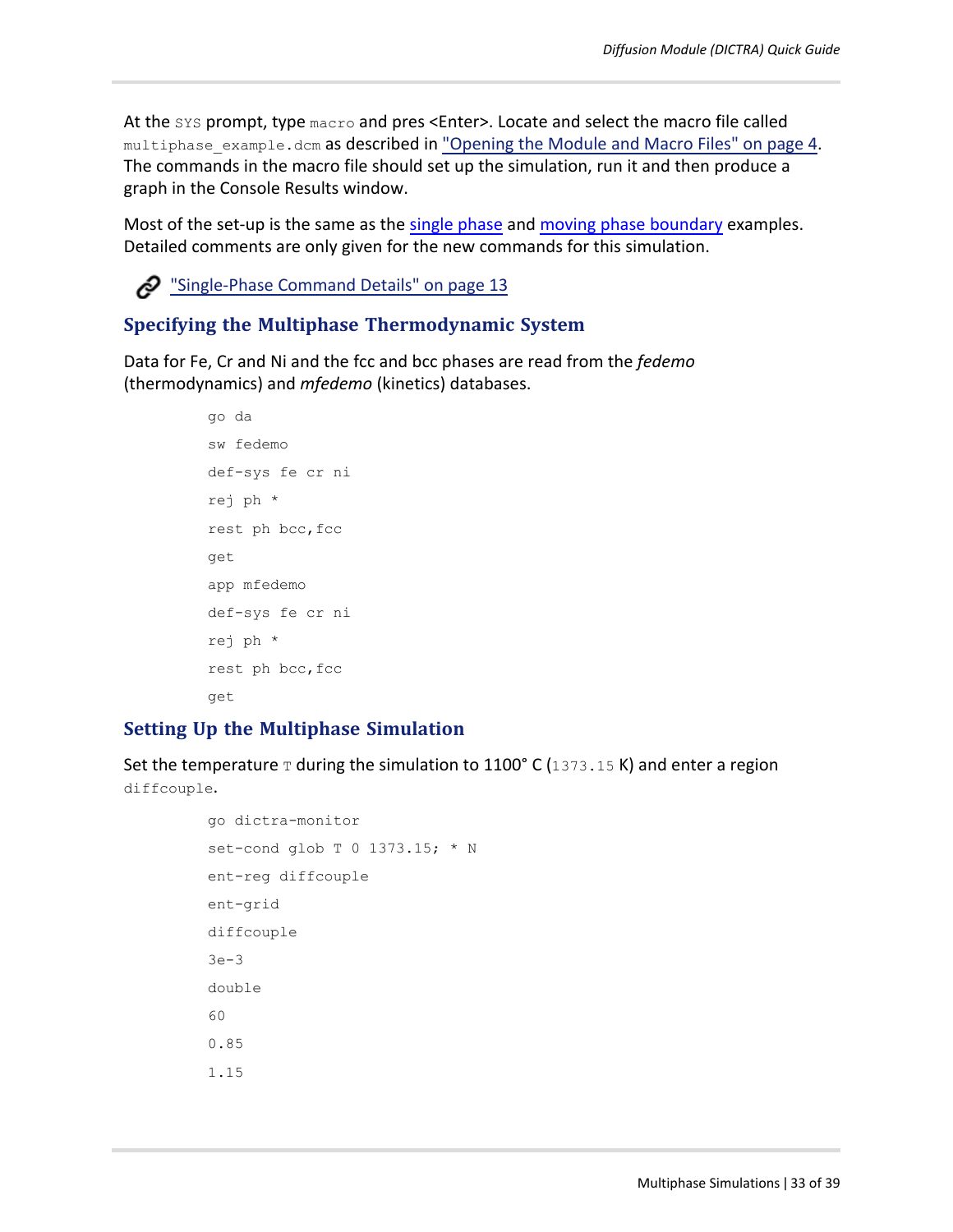In the above example a so-called  $\phi$  double geometric grid is used. This is similar to the geometric grid used in the moving phase boundary example, but instead two geometrical factors are entered, one for the lower and one for the upper half of the region. In the lower half of the region the distance between subsequent grid points decreases by 15 % ( $0.85$ ) and in the upper half it increases by 15 %  $(1.15)$ . The resulting grid has a much larger grid point density toward the middle of the domain.

As always, a region must contain exactly one  $\text{active}$  phase that is of type  $\text{matrix}$ . In this example it is arbitrary whether it is the bcc or the fcc phase that is entered as matrix.

```
enter-phase
active
diffcouple
matrix
fcc
```
The bcc phase is entered in the same manner as the fcc phase, except that the type is set as spheroid.

```
enter-phase
active
diffcouple
spheroid
bcc
```
The initial composition profile of the fcc phase is entered as a  $f$ unction of distance.

```
enter-composition
diffcouple
fcc
fe
m-Fcr
function
2.57e-1+(4.23e-1-2.57e-1)*hs(x-1.5e-3);
ni
function
6.47e-2+(2.75e-1-6.47e-2)*hs(x-1.5e-3);
```
In the above entries, the  $hs$  denotes the Heaviside step function that has the following properties: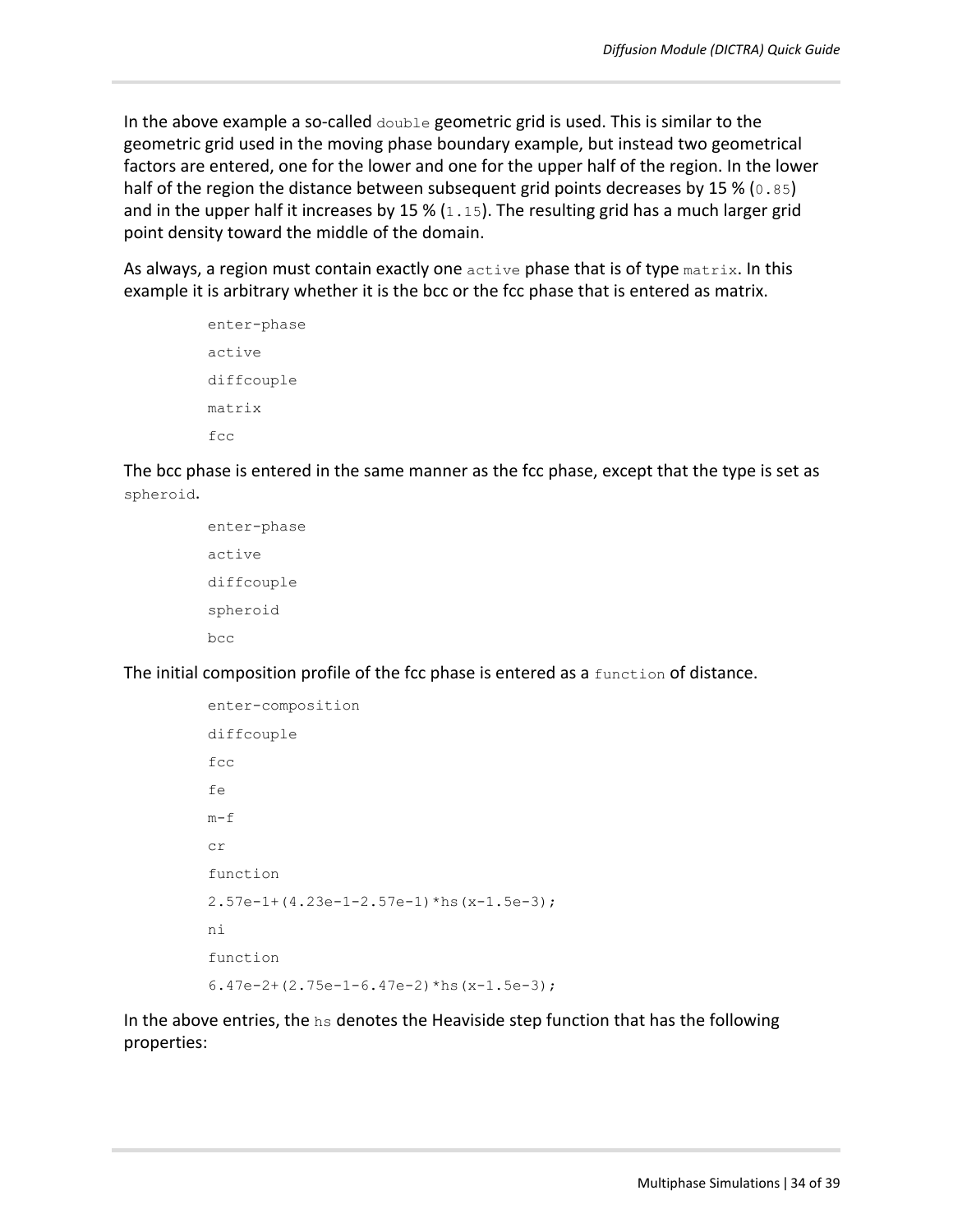$$
hs(x)=\left\{\begin{matrix}0,&x<0\\1,&x\ge0\end{matrix}\right.
$$

The resulting Cr profile is thus 0.257 on the left half of the domain and 0.423 on the right with a sharp step at the center.



As shown in "About the Multiphase [Simulation"](#page-30-0) on page 31.

The initial composition of the fcc phase is actually the initial overall composition. This is due to the choice of initial composition of the spheroid bcc phase.

```
ENTER_COMPOSITIONS
<REGION NAME>
<PHASE NAME>
<USE EQUILIBRIUM VALUE Y/N>
enter-comp
diffcouple
bcc
y
```
When entering the composition for a type spheroid phase it is possible to either, as here, let the composition of the matrix phase be the overall composition or manually enter a start composition and volume fraction.

The local kinetics of the multiphase mixture must be estimated by means of some function that may depend on the local phase fractions, phase compositions and the mobilities of the individual phases. The command for choosing the function to use is ENTER\_HOMOGENIZATION\_ FUNCTION. There are many such homogenization functions to choose from. In this particular example the so-called lower Hashin–Shtrikman bound<sup>1.</sup> is a good choice.

```
ENTER_HOMOGENIZATION_FUNCTION
```
#### <ENTER FUNCTION NUMBER>

```
enter-homo-fun
1
```
Finally, set simulation time (100 h) and select the name of the result file:

```
set-sim-time
3.6e5
```
<sup>1.</sup> Z. Hashin and S. Shtrikman (1962), *J. Appl. Phys.*, 33 (10), pp. 3125–3131.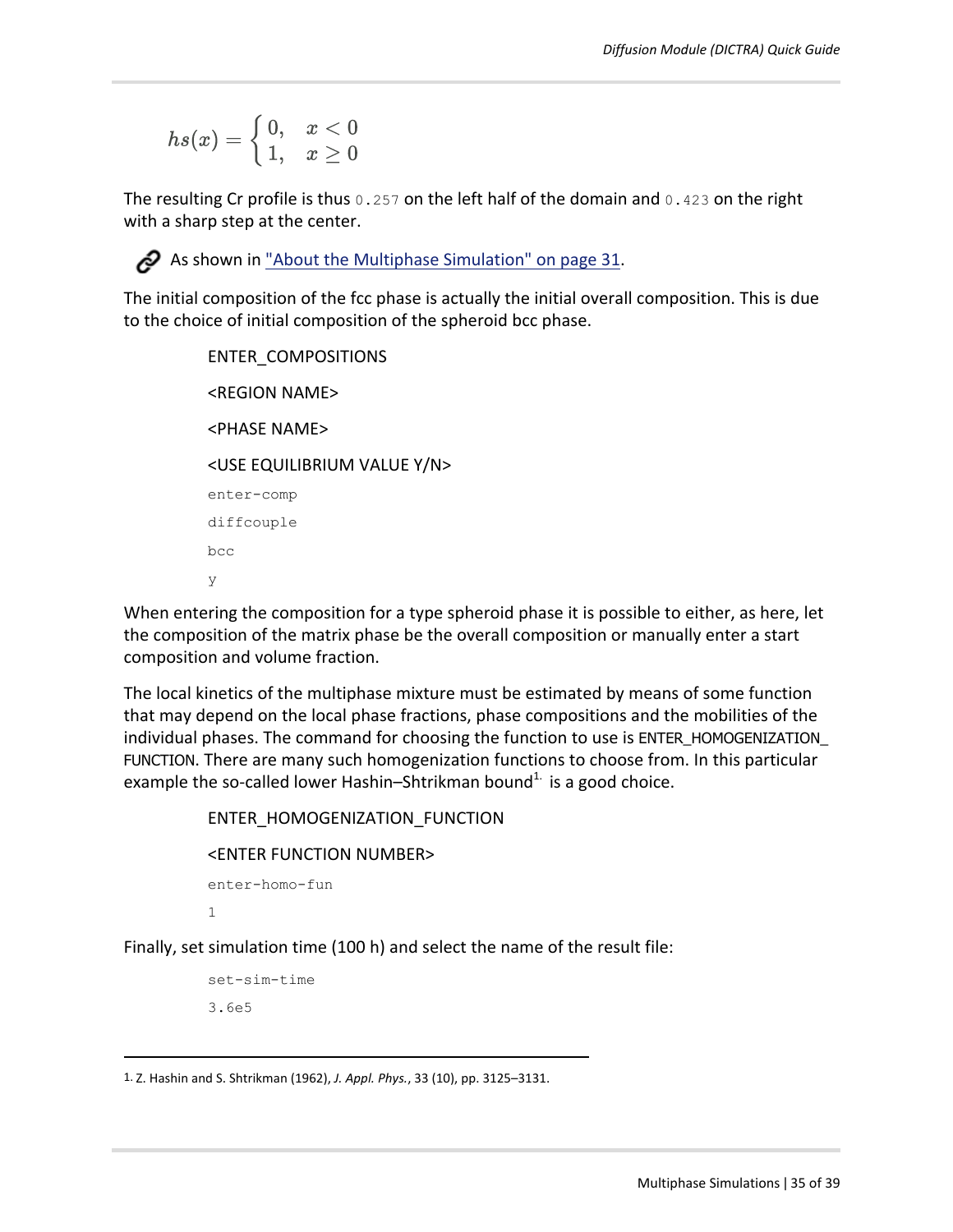yes 3.6e4 1e-7 1e-7 save multiphase example y

### **Running and Plotting the Multiphase Simulation Results**

Run the simulation.

simulate

Go to the post processor.

post

Plot the mole fraction fcc phase as a function of distance at the end of the heat treatment.

```
set-plot-condition time last
set-diagram-axis x distance global
set-diagram-axis y npm(fcc)
```
Instead of explicitly entering the final time it is possible to use the keyword  $\text{last}$ . The np of npm stands for *number of moles* of the phase argument and the m is the normalizing quantity (moles). The limits of an axis can be set with the SET\_SCALING\_STATUS command. You manually set the scaling of the axis and then restore automatic scaling:

> SET\_SCALING\_STATUS <X OR Y AXIS> <USE AUTOMATIC SCALING Y/N> <IF MANUAL SCALING, ENTER LIMITS> set-scaling-status x n 1e-3 2e-3

Plot the diagram.

plot

The plot below shows that a single phase fcc zone has formed and this was also observed experimentally, see A. Engström, 1995: "Interdiffusion in multiphase, Fe-Cr-Ni diffusion couples", *Scand. J. Metall.*, 24 (1), pp. 12–20.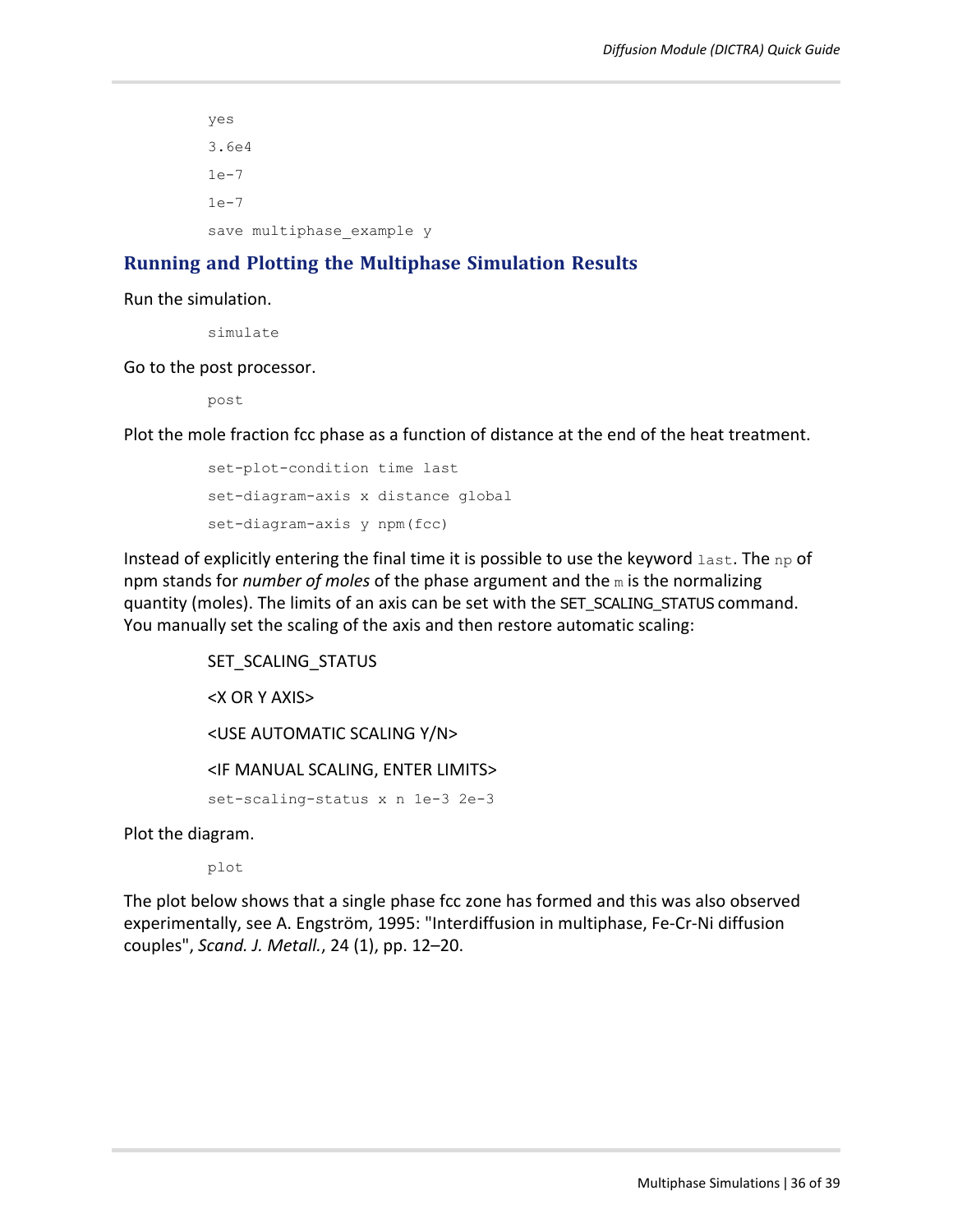

*Output from the multiphase\_example showing the mole fraction fcc phase as a function of distance at the end of the heat treatment.*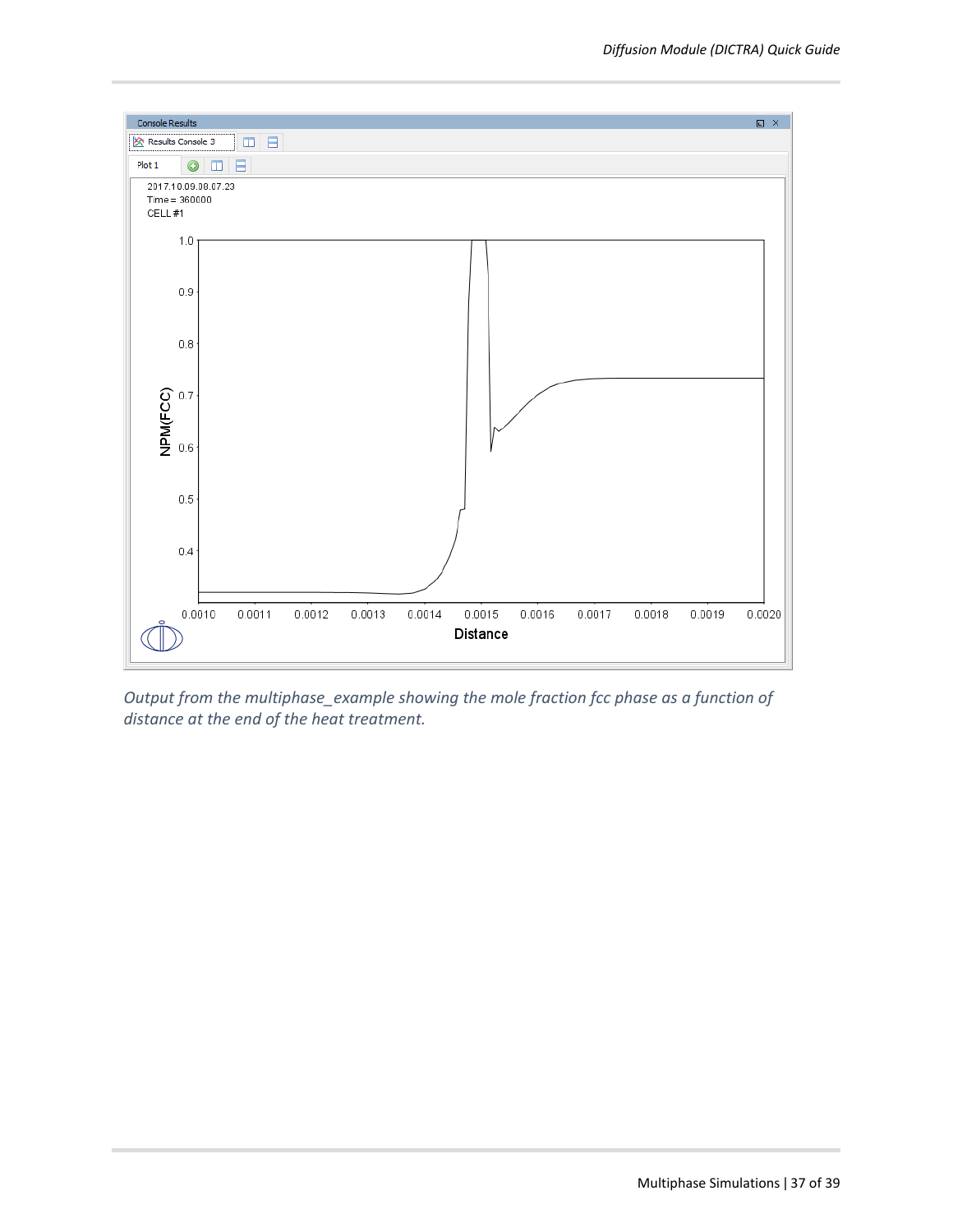# **References**

- 1. J.-O. Andersson, T. Helander, L. Höglund, P. Shi, and B. Sundman, "Thermo-Calc and DICTRA, computational tools for materials science," *Calphad*, vol. 26, no. 2, pp. 273– 312, Jun. 2002.
- 2. A. Borgenstam, L. Höglund, J. Ågren, and A. Engström, "DICTRA, a tool for simulation of diffusional transformations in alloys," *J. Phase Equilibria*, vol. 21, no. 3, pp. 269– 280, May 2000.
- 3. J.-O. Andersson and J. Ågren, "Models for numerical treatment of multicomponent diffusion in simple phases," *J. Appl. Phys.*, vol. 72, no. 4, pp. 1350–1355, Aug. 1992.
- 4. S. Crusius, L. Höglund, U. Knoop, G. Inden, and J. Ågren, "On the growth of ferrite allotriomorphs in fe-c alloys," *Zeitschrift für Met.*, vol. 83, no. 10, pp. 729–738, 1992.
- 5. J. Ågren, "Numerical Treatment of Diffusional Reactions in Multicomponent Alloys," *J. Phys. Chem. Solids*, vol. 43, no. 4, pp. 385–391, 1982.
- 6. S. Crusius, G. Inden, U. Knoop, L. Höglund, and J. Ågren, "On the numerical treatment of moving boundary problems," *Zeitschrift für Met.*, vol. 83, no. 9, pp. 673–678, 1992.
- 7. L. Höglund, *Computer simulation of diffusion controlled transformations in multicomponent alloys*, PhD Thesis, KTH Royal Institute of Technology, Stockholm, Sweden, 1997.
- 8. Z. Hashin and S. Shtrikman, "A Variational Approach to the Theory of the Effective Magnetic Permeability of Multiphase Materials," *J. Appl. Phys.*, vol. 33, no. 10, pp. 3125–3131, 1962.
- 9. A. Engström, "Interdiffusion in multiphase, Fe-Cr-Ni diffusion couples," *Scand. J. Metall.*, vol. 24, no. 1, pp. 12–20, 1995.
- 10. H. Larsson and A. Engström, "A homogenization approach to diffusion simulations applied to α + γ Fe–Cr–Ni diffusion couples," *Acta Mater*., vol. 54, no. 9, pp. 2431– 2439, May 2006.
- 11. H. Larsson and L. Höglund, "Multiphase diffusion simulations in 1D using the DICTRA homogenization model," *Calphad Comput. Coupling Phase Diagrams Thermochem.*, vol. 33, no. 3, pp. 495–501, 2009.